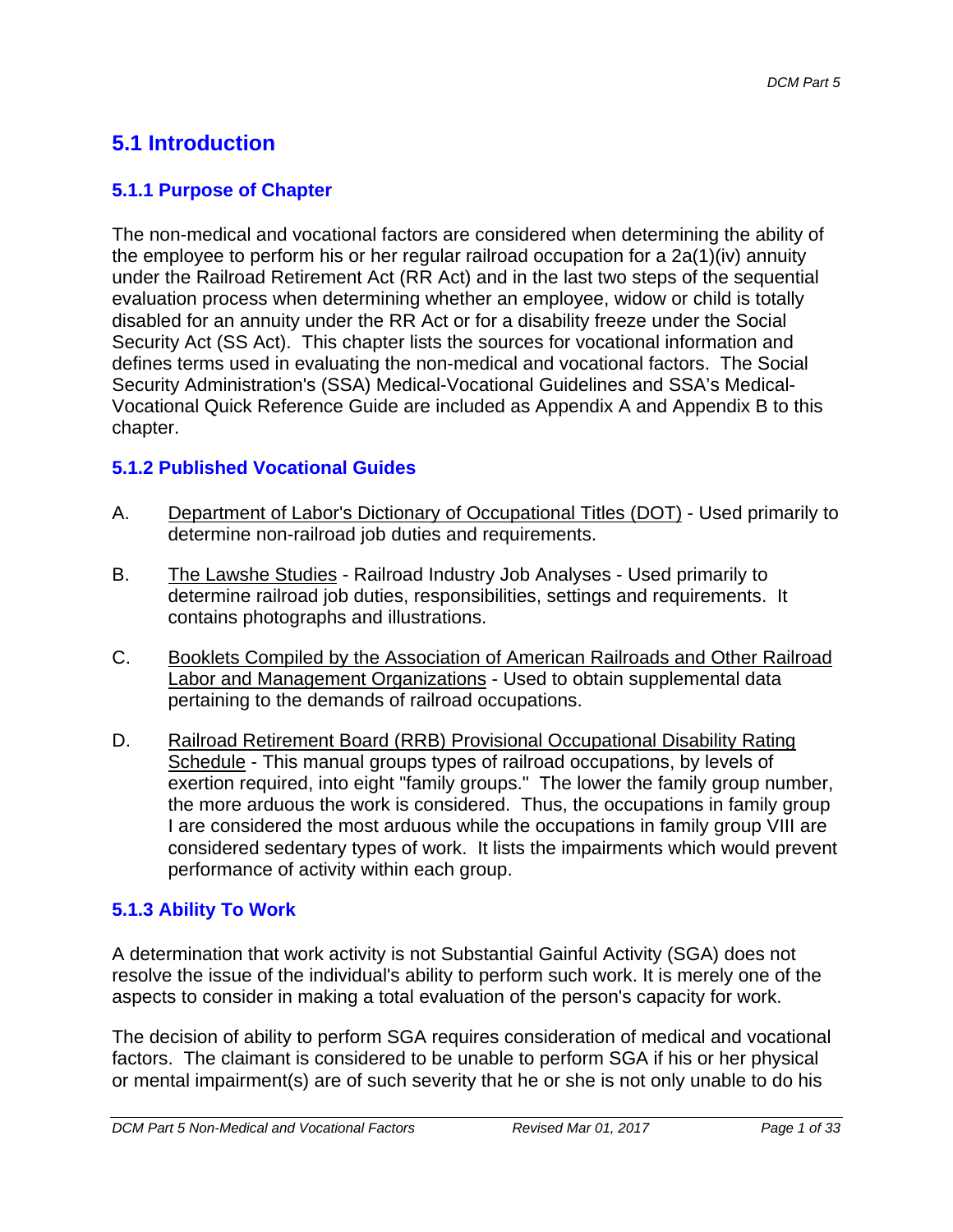or her previous work but cannot, considering age, education and work experience, engage in any other kind of SGA, which exist in the national economy.

The decision of whether the claimant can perform SGA in the national economy does not consider whether such work exists in the immediate area in which the claimant lives, or whether a specific job vacancy exists, or whether the claimant would be hired if he or she applied for work.

## **5.1.4 Basic Work Activities**

Basic work activities involve the abilities and aptitude necessary to perform most jobs. Examples of these include:

- A. Physical functions such as walking, standing, sitting, lifting, pushing, pulling, reaching, carrying, or handling; and,
- B. Capacities for seeing, hearing and speaking; and,
- C. Understanding, carrying out, and remembering simple instructions; and,
- D. Use of judgment; and,
- E. Responding appropriately to supervision, co-workers and usual work situations; and,
- F. Dealing with changes in a routine work setting.

## **5.1.5 Residual Functional Capacity (RFC)**

RFC is a medical assessment of a person's maximum sustained capability for work. It is the remaining ability to perform work related physical and mental activities. The claimant's functional capacity must be defined in terms of the claimant's ability to functions in a work setting.

The RFC is determined before the vocational factors are considered. Then the interaction of the RFC with the other factors affecting vocational adaptability, i.e., age, education and work experience are analyzed. Other considerations may be descriptions by the contacting officials or the person himself concerning his or her appearance, conduct at the interview, work limitations, etc.

This capacity is defined as follows:

A. Physical Abilities - This considers the person's RFC for work activity on a regular and continuing basis. This includes the ability to do physical activities such as walking, standing, lifting, carrying, pushing, pulling, reaching, handling and the evaluation of other physical functions. A limited ability to do these things may reduce the person's ability to do work.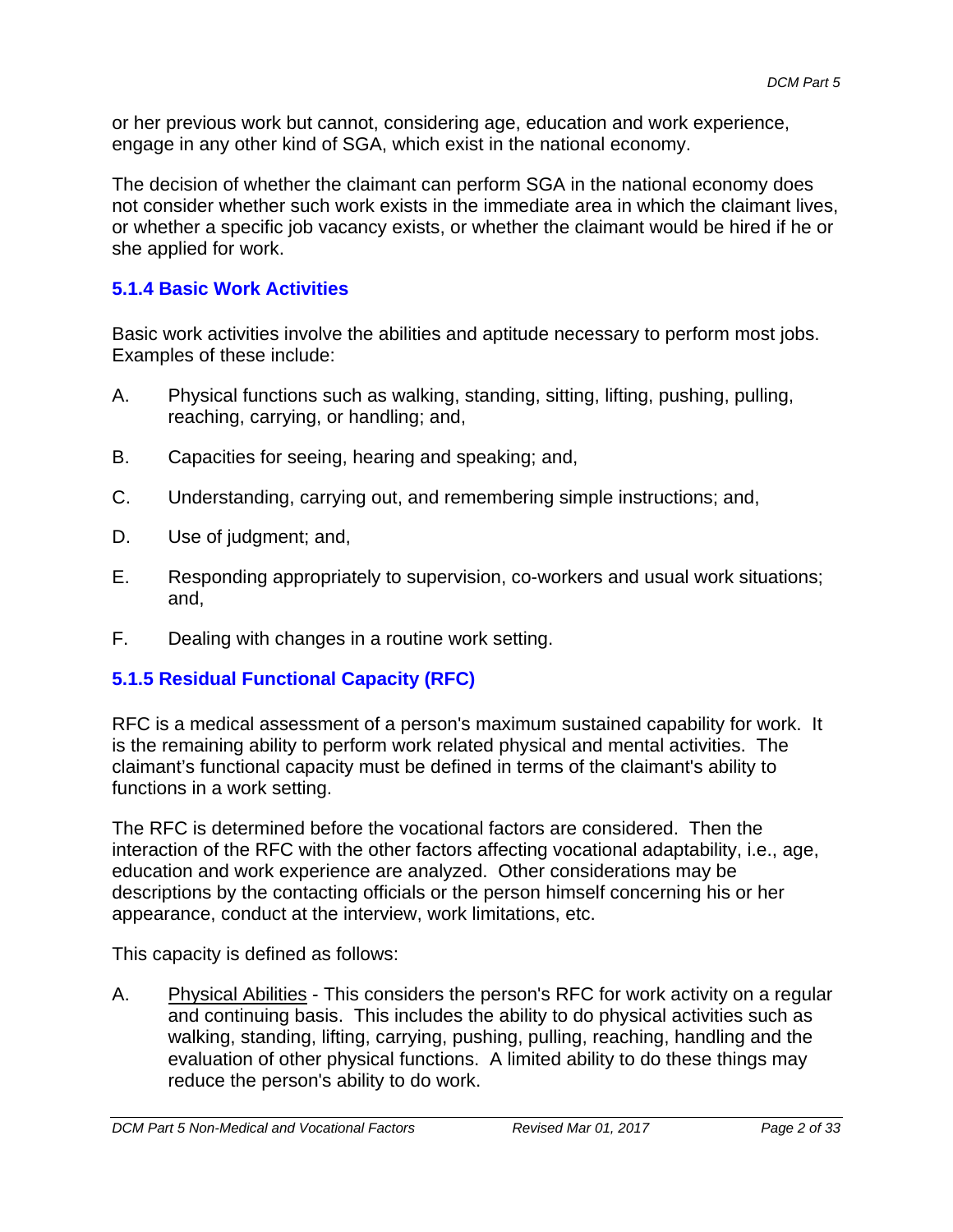- B. Mental Impairments This includes factors such as the person's ability to understand, carry out and remember instructions, and to respond appropriately to supervision, co-workers and work pressures in a work setting.
- C. Other Impairments Some medically determinable impairments, such as skin impairments, epilepsy, and impairments of vision, hearing and other senses, and environmental restrictions do not limit physical exertion. However, this type of impairment, in addition to one that affects physical exertion, is considered in deciding a person's RFC.

**EXAMPLE:** Tolerating work related heat and humidity or tolerating work related fumes and odors.

#### **5.1.6 Rationale**

The rationale portion of the disability determination is the justification for the disability decision. The rationale must contain objective medical findings that prove the decision is correct. The rationale explains to any reader why a claimant is or is not disabled.

The rationale for initial disability decisions is completed on Form G-325B. The rationale for disability freeze ratings is completed on Form G-325.1, Disability Decision Rationale. The rationale for a continuing disability review is completed on Form G-325a, Determination of Continuance or Cessation of Disability.

When writing a rationale the information must be complete and the steps of sequential evaluation are to be followed (DCM3.6.1). All rationales must include three sections, the Introduction, the Body and the Conclusion.

#### **Introduction**

The introduction provides the background to the claim. It must include the age, the railroad occupation, the claimed impairment in order of severity and the history of the complaint. In addition, any surgeries, physical therapies or special circumstances should be mentioned.

## **Body**

The body provides the objective medical findings that the disability decision is based on. Objective findings related to the applicant's condition such as lab reports, x-rays, EKG tracings, biopsy reports, etc., are to be included in the Body. Identify the reports used to support the disability decision by the dates of the medical evidence. Explain how these findings support the restrictions imposed by the impairment.

For CDR's you must reconcile work activity with the disability. You must address how the ability to do work indicates whether the person continues to be disabled or not and explain any special circumstances that allows the annuitant to work. If there is medical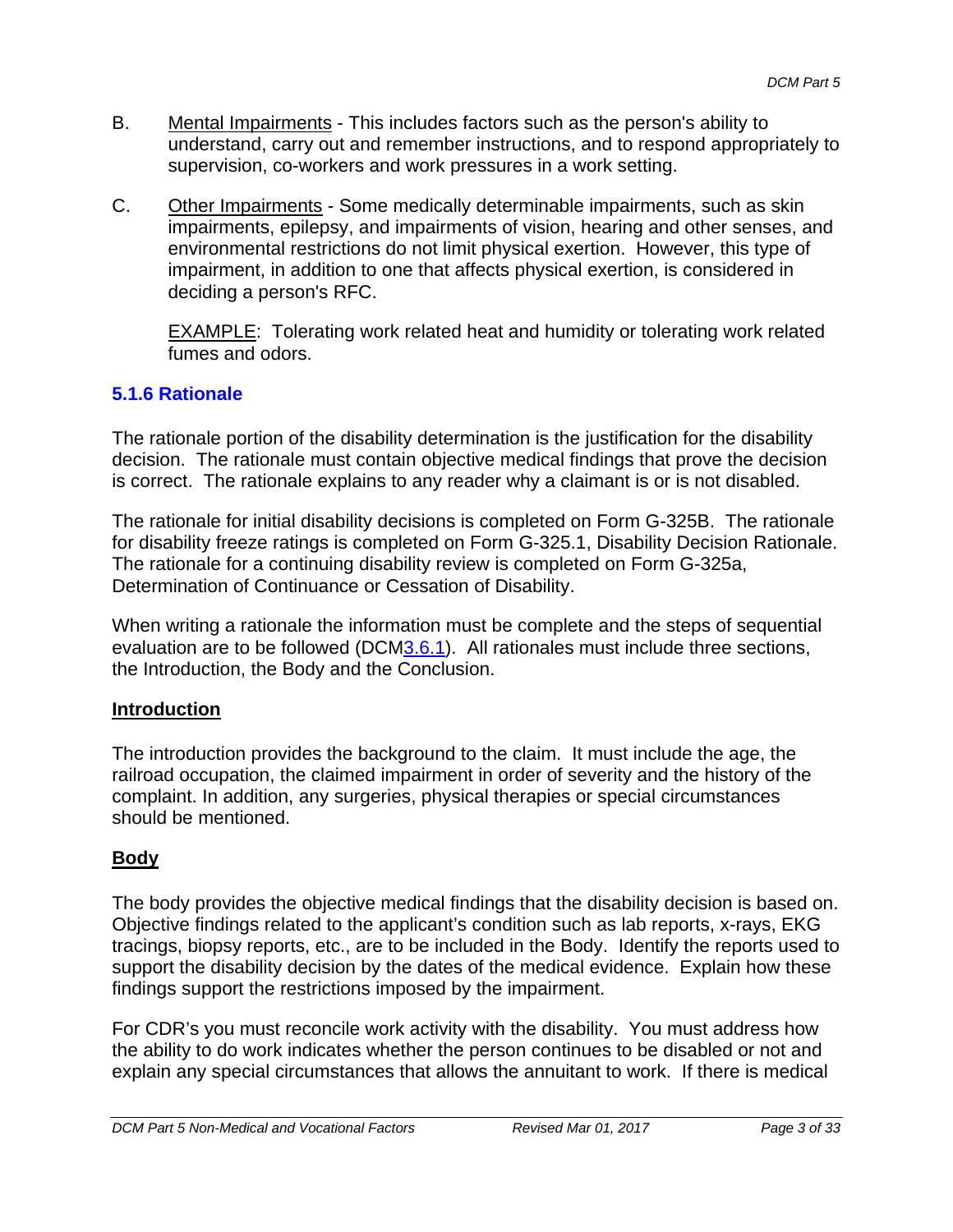improvement, it must be substantial and should be fully explained by an analysis of the medical evidence to clearly describe the areas of improvement.

## **Conclusion**

The conclusion states whether the applicant is disabled or not disabled. When the conclusion is being drawn based on an RFC in file that RFC needs to be noted by the name of the doctor.

For every rationale it is necessary to note any circumstances that need clarification. If there are conflicting RFCs in file you must note why you have chosen one RFC over another.

For example, the treating physician sends office notes with a sedentary RFC. The office notes show minimal findings. A consultative examination shows minor restrictions with a medium RFC. The objective medical findings support the medium RFC, not the sedentary RFC, and the examiner needs to explain this.

All medical vocational rules, Listing of Impairment, disqualifying criteria, Tables (confirmatory test and disability test) or Independent Case Evaluation must be cited in the conclusion.

Upon finishing the conclusion of the rationale it is important to explain any unusual situations or discrepancies that are in file. For example, if the determined onset date is different than the alleged onset date, an explanation is necessary.

For CDR's any earnings amount or impairment related work expenses must be considered and explained. Also explain any months in the rolling trial work period and reentitlement period.

## **5.1.7 Non-Medical Factors**

Non-medical factors are items which are not purely medical in nature, but which can assist in the determination as to whether a physical or mental condition exists and if it prevents the performance of work. Examples of non-medical factors are: job duties, changes in non-work activities, applicant's description of how the condition has affected him, work experience, educational achievement, special training, etc. A report of nonmedical factors helps in the evaluation of the applicant's residual capacity for work. The information obtained from non-medical factors should be evaluated to determine if there are any inconsistencies that need to be resolved. Specifically, if non-medical factors are inconsistent with claimed impairment or medical evidence submitted by the applicant, additional medical development should be considered. However, internet resources such as social media sites (example, Facebook) must not be used to resolve inconsistencies. It is the consideration of non-medical factors that makes a disability decision, not just a medical decision. Therefore, good development of non-medical factors is just as important, in many cases, as development of medical evidence.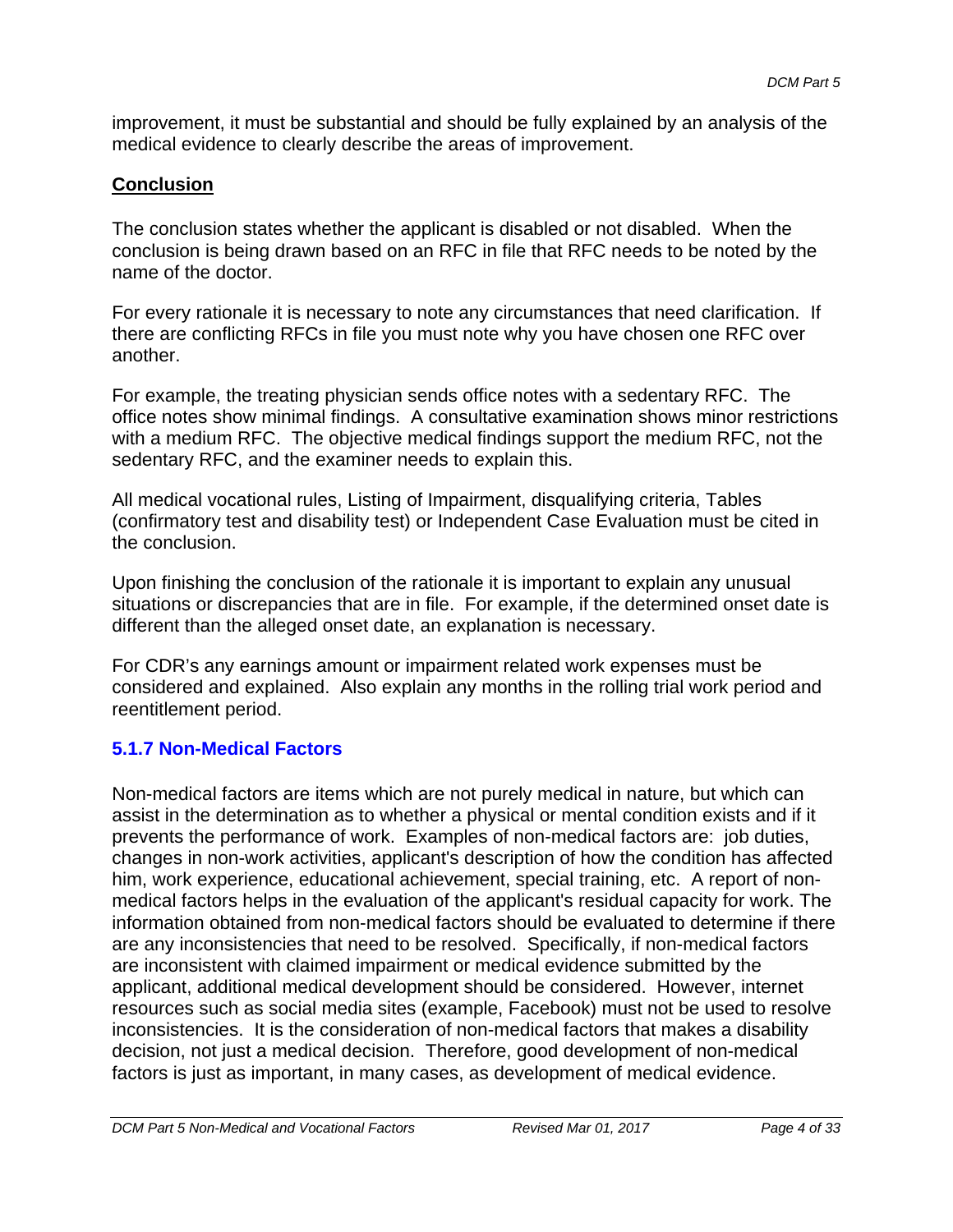In general terms, non-medical factors include:

- The applicant's statement of how and when his/her condition affected his/her ability to work.
- A description from the applicant of his/her current daily activities and how they have been changed due to his/her medical condition.

NOTE: If any prior medical development or rating occurred for the applicant and there is an Activities of Daily Living (ADL) report in file, fax a copy of that report to the field office when making an ADL assignment for the current determination.

- A summary of the applicant's education and training.
- A description of the duties of the railroad and non-railroad job(s) the applicant performed in the five years and in the 15 years prior to filing a disability claim which are documented on Form G-251.
- An observation of applicant's difficulties with skills, appearance, notable mannerisms or odd behaviors which are documented on Form G-626A.

# **5.2 Vocational Consideration**

## **5.2.1 Past Relevant Work (PRW)**

PRW is work which a claimant previously performed. We consider an individual's work experience to be PRW when it was done within the last 15 years, lasted long enough for the individual to learn and was SGA. We do not usually consider the work an individual did 15 years or more before the time we are deciding whether they are disabled. A gradual change occurs in most jobs so that after 15 years it is no longer realistic to expect that skills and abilities acquired in a job done then continue to apply. The 15 year guide is intended to insure that remote work experience is not currently applied. If the individual has no work experience or worked only "off-and-on" for brief periods of time during the 15-year period, we generally consider that these brief periods of work do not apply. If the individual has acquired skills through their past work, we consider them to have these skills unless they cannot use them in other skilled or semi-skilled work that they can now do. If an individual cannot use their skills in other skilled or semiskilled work, we will consider their work background the same as unskilled. However, even if an individual has no work experience, we may consider that the individual is able to do unskilled work because it requires little or no judgment and can be learned in a short period of time.

## **5.2.2 Sources Of Information About PRW**

A particular job may or may not be identifiable in authoritative reference materials. The claimant is in the best position to describe just what he or she did in PRW.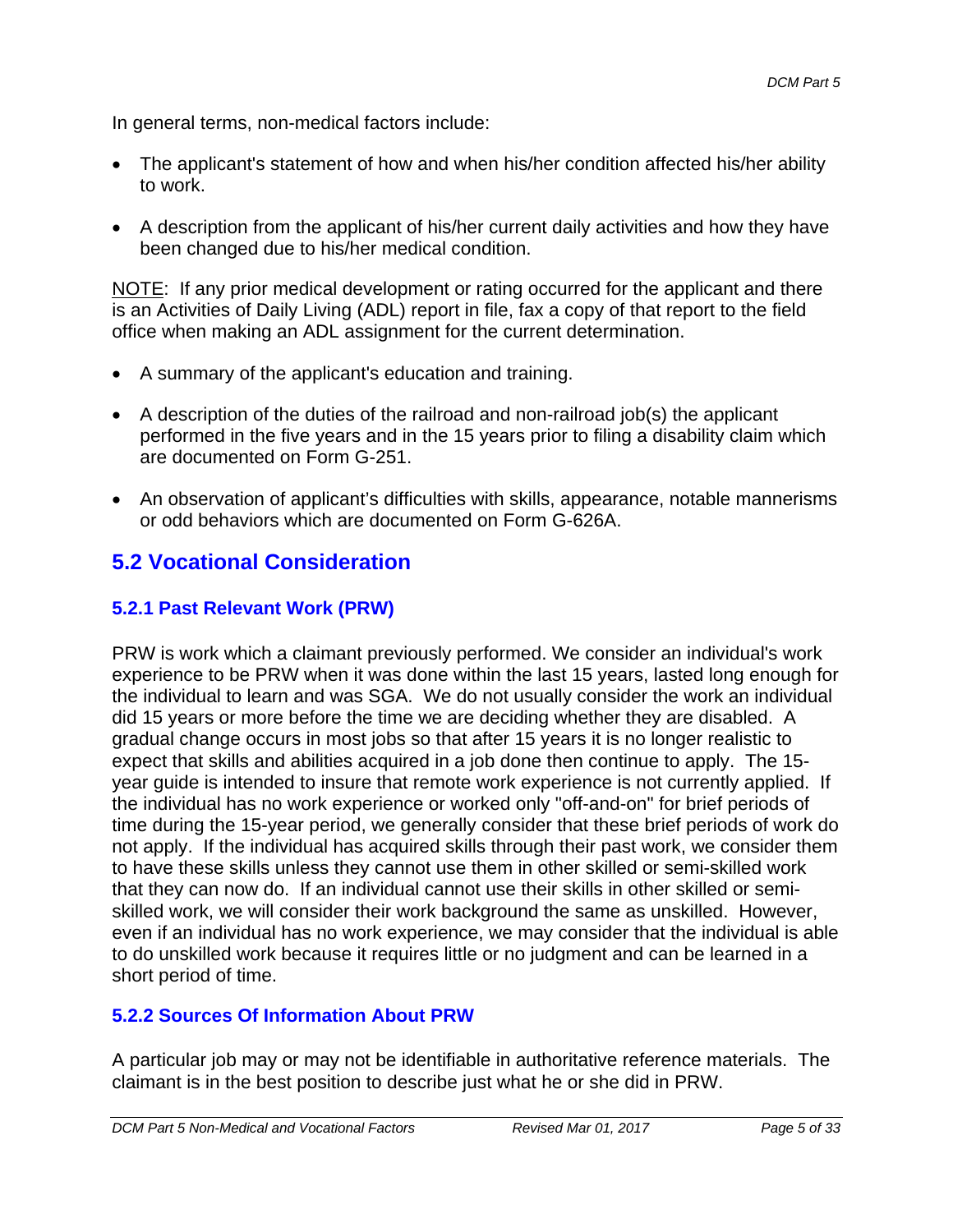Adequate documentation of past work would include factual information about those work demands which have a bearing on the medically established limitations. This involves the following:

- A. Detailed information about strength, endurance and manipulative ability; and,
- B. Information concerning job titles, dates work was performed, rate of compensation, tools and machines used, knowledge required, the extent of supervision and independent judgment required, and a description of tasks and responsibility to permit a judgment as to the skill level and the current relevance of the individual's work experience; and,
- C. If the claim involves a mental/emotional impairment, care must be taken to obtain a precise description of the particular job duties which are likely to produce tension and anxiety e.g. speed, precision, complexity of tasks, independent judgments, working with others people, etc., in order to determine if the claimant's mental impairment is compatible with the performance of such work; and
- D. If the claim involves a stress related physical impairment, information concerning the degree of stress in the job tasks, should be obtained for a decision as to whether the impairment is compatible with the performance of such work.

Form G-251, Vocational Report, has been developed to obtain job information. This form is completed by the claimant or his representative. If more than one job was performed during the 15-year period before adjudication (or in the 35-year period before adjudication if the claimant has a 6th grade education or less and performed only heavy unskilled labor) separate description of each job must be secured.

If the claimant or his representative is unable to describe PRW adequately, the employer, a co-worker, or a member of the family may be able to do so.

## **5.2.3 Determining Ability To Perform PRW**

A basic disability rating principle is that a claimant's impairment must be the primary reason for his or her inability to engage in SGA. This reflects the intent of Congress that there be a clear distinction between disability benefits and unemployment benefits. Congress has also expressed the intent that disability determinations be carried out in as realistic a manner as possible.

A. Capacity To Perform Actual Past Relevant Job - Determine whether the claimant retains the capacity to perform the particular functional demands and job duties peculiar to an individual job as he or she actually performed it.

Under this test, where the evidence shows that a claimant retains the RFC to perform the functional demands and job duties of a particular past relevant job as he or she actually performed it, the claimant should be found to be "not disabled."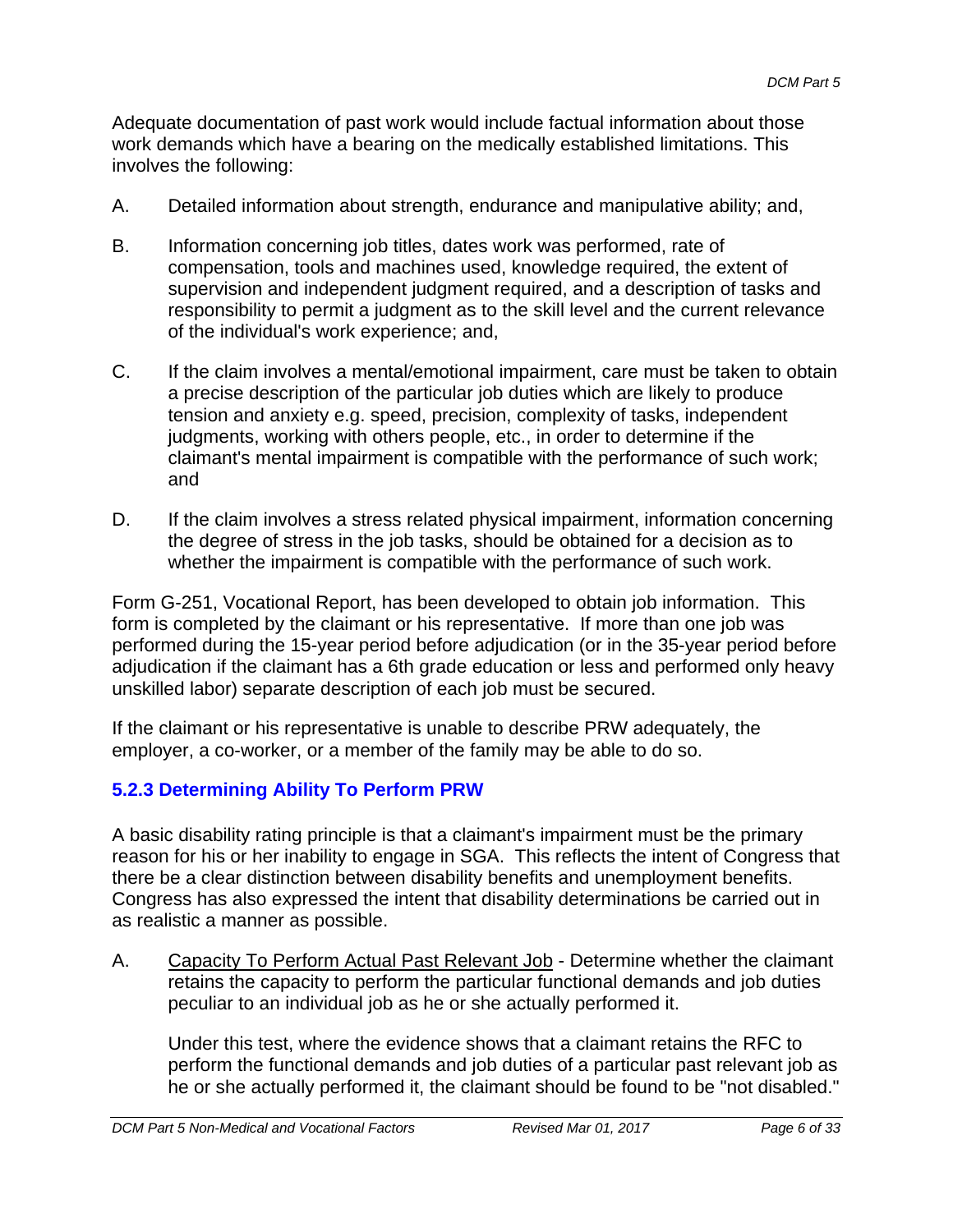B. Capacity To Perform Past Relevant Job As Ordinarily Required - Determine whether the claimant retains the capacity to perform the functional demands and job duties of the job as ordinarily required by employers throughout the national economy. (The DOT descriptions can be relied upon to define the job as it is usually performed in the national economy.) It is understood that some individual jobs may require somewhat more or less exertion than the DOT description.

A former job performed by the claimant may have involved functional demands and job duties significantly in excess of those generally required for the job by other employers throughout the national economy. Under this test, if the claimant cannot perform the excessive functional demands and/or job duties actually required in the former job but can perform the functional demands and job duties as generally required by employers throughout the economy, the claimant should be found to be "not disabled."

#### **5.2.4 Vocational Profile**

Initial development to secure information is done by a field contact representative when the disability claim is filed. The complete report includes:

- A. A statement of events leading to and surrounding the applicant's current conditions; and,
- B. A description of work and military experience and special training or rehabilitation that may be involved in the applicant's case; and,
- C. A description of duties which might indicate the physical and mental requirements of past work; and,
- D. A specific statement giving the applicant's number of years of formal education; and,
- E. Observations of the applicant by the field service representative (including advice regarding any language barrier).

The disability examiner is to determine the vocational profile in each case. When necessary, request field development to clarify any vocational factor that is unclear or for which there are conflicting statements or controversy.

#### **5.2.5 Current Vocational Relevance**

The current vocational relevance of the claimant's past employment is based on five factors:

- A. Job content;
- B. Duration of the work;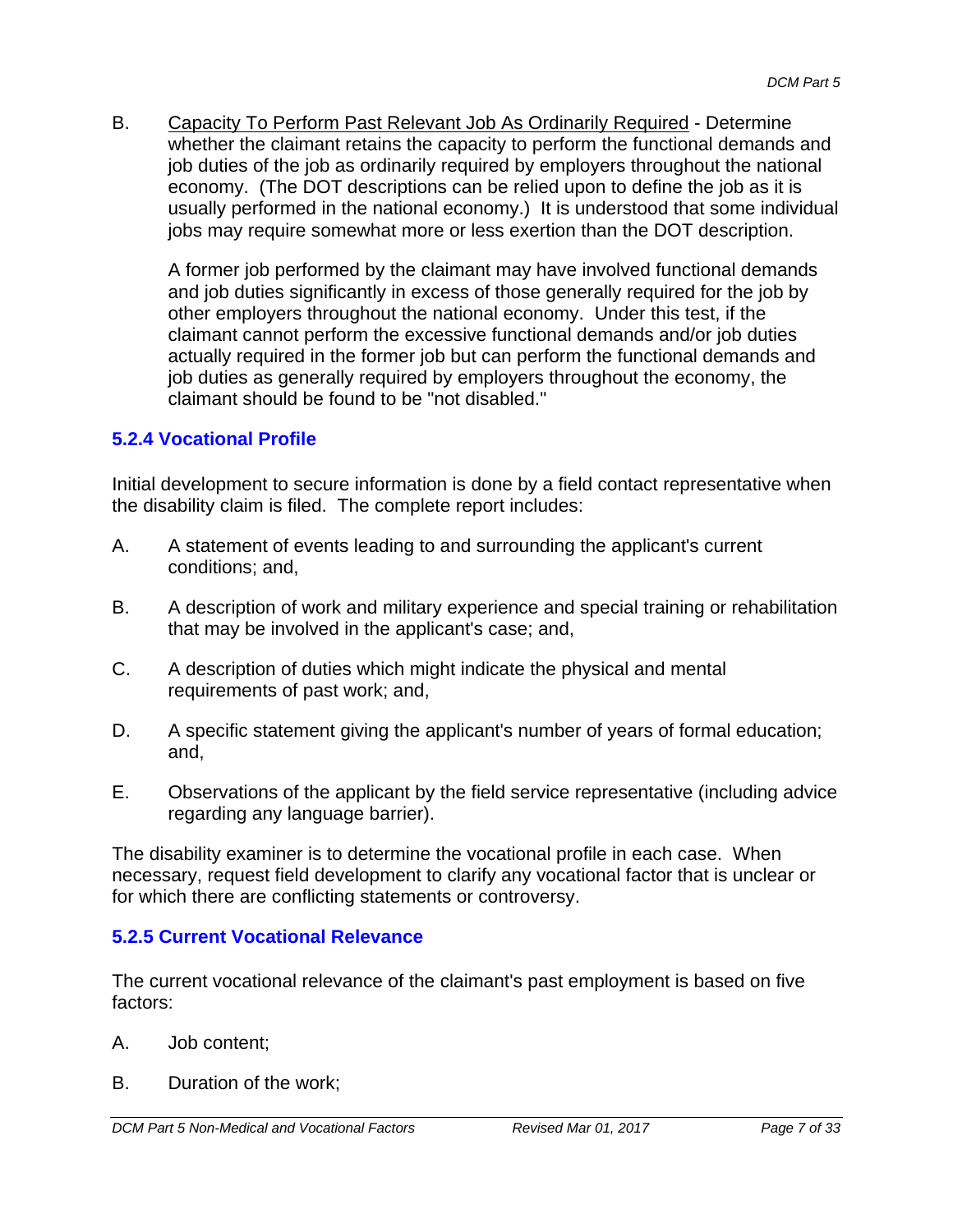- C. Recency of the work;
- D. Possibility that the work was not substantial gainful activity; and,
- E. Possibility that work was performed under special conditions (e.g. sheltered workshop)

The relevance of past work in a foreign economy is no different from the relevance of past work in the U.S. economy with respect to the physical and mental demands of a particular past job.

## **5.2.6 Job Content**

Job content consists of the skills and duties required plus the knowledge of the processes, materials, products and techniques of the company.

#### **5.2.7 Duration Of Work**

The duration of work is the amount of experience the applicant gained in the work. This is considered in the last step of the Sequential Evaluation Process.

- A. Quantity of Work The duration should have been sufficient for the worker to:
	- 1. Learn the techniques;
	- 2. Acquire information; and
	- 3. Develop the facility needed for average performance on the job.
- B. Length of Time The length of time required to attain average performance depends on:
	- 1. The nature of the job; and
	- 2. The complexity of the work.

#### **5.2.8 Vocational Training**

Training refers to skills and knowledge acquired on the job or through general experience in an industry or field of work. Both can significantly affect ability to work, and must therefore be considered in evaluating the impact of an impairment on an individual claimant in the last step of the sequential evaluation process.

Training that is vocationally significant prepares an individual to do a specific job or provides background to do a number of jobs in the same field. Training that is not reflected in the individual's actual work experience would raise questions as to its adequacy and current usefulness to the individual. Content, duration, and recency should be considered in determining the scope and application of training and its current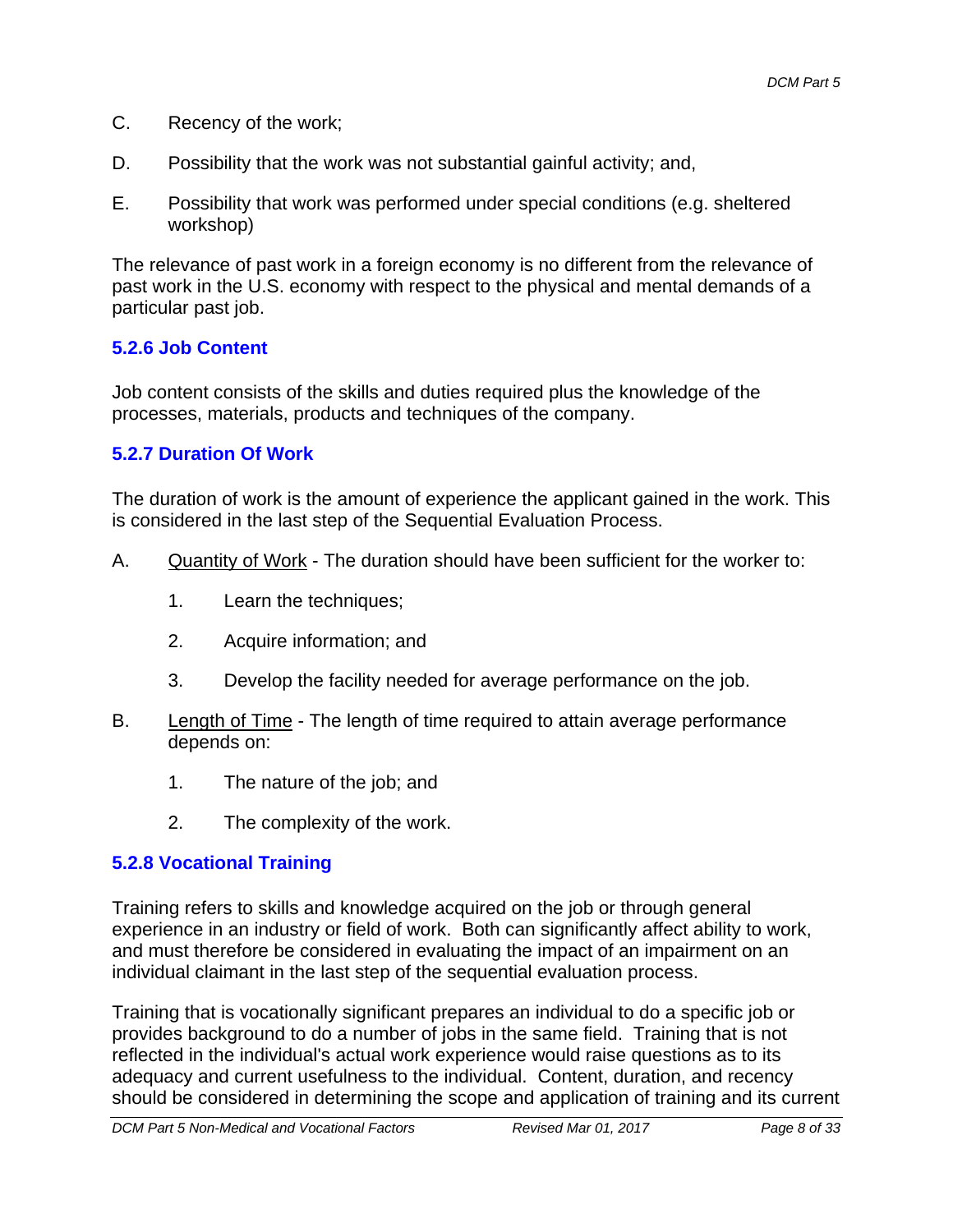usefulness. Normally, if an individual completed training more than 15 years prior to the point at which the claim is being considered for adjudication (or when the earnings requirement was last met if earlier) and did not make use of it in his or her work, it would not affect the claimant's vocational outlook at the present time. Moreover, even if completed within the 15-year period, training would not ordinarily be expected to qualify an individual for more than entry level (e.g., at the apprenticeship or lowest beginning level) occupations. Therefore, care should be exercised to assure that undue weight is not attributed to training and to ascertain how training can be utilized in occupations.

#### **5.2.9 Recency Of Work**

Recency of work refers to the time which has elapsed since the work was performed. This affects the probability that the work remains of economic value. There could have been technological changes in the field since the applicant worked. Also, the applicant can suffer loss of abilities due to the length of time since the work was last performed.

The claimant's work history for the 15-year period prior to adjudication is, generally, vocationally relevant to evaluation of his current capacity to engage in SGA.

- A. Initial, Reconsideration or Appeal In initial, reconsideration or appeals cases the 15-year period is generally the 15-year prior to the time of adjudication.
- B. Disability Insured Status Met Prior to Adjudication In cases in which the claimant's disability insured status was last met prior to adjudication, the work performed for the 15-year period preceding the date the disability insured status requirement was last met would generally be considered relevant since the capacity for work as of that date represents a initial disability issue.
- C. Issue of Continuing Disability When deciding whether a beneficiary continues to be disabled, relevant past work is work he or she performed in the 15-year period prior to adjudication of the issue of continuing disability.

#### **5.2.10 Work Experience Limited To Arduous Unskilled Physical Labor**

When the disability examiner has reached the last step of the sequential evaluation process, the examiner must determine if the work experience of a claimant is limited to arduous unskilled physical labor. A vocational adjustment to other work may be inferred if the person is not engaging in SGA and meets the following requirements:

- A. Severity of Impairment An impairment must be severe enough to prevent the performance of arduous physical labor.
- B. History of Arduous Unskilled Work The individual's work history must have the following characteristics:
	- 1. Duration The work experience must have lasted 35 years or more.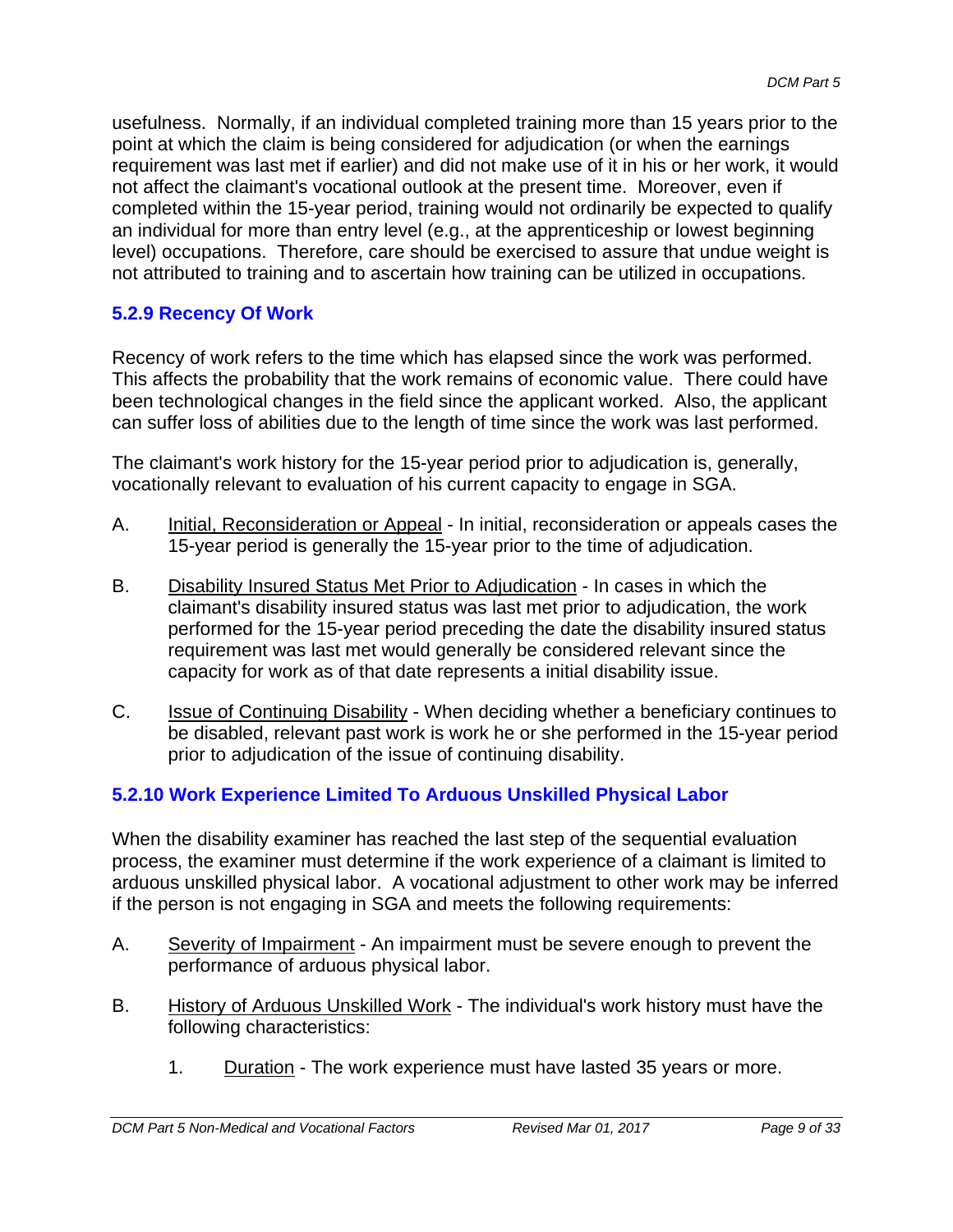- 2. Arduous Defined The work must meet the definition of "arduous." Arduous work is primarily physical work requiring a high level of strength or endurance. No specific physical action or exertional level denotes arduous work. While arduous work will usually entail physical demands that are classified as heavy, the work need not be described as heavy to be considered arduous. For example, work involving lighter objects may be arduous if it demands a great deal of stamina or activity such as repetitive bending and lifting at a very fast pace. Thus, there is room for judgment in deciding whether this criterion is met.
- 3. Unskilled The work must have been basically unskilled. Employment in semiskilled or skilled work generally would rule out the application of this work profile. Isolated, brief, or remote periods of experience in semiskilled or skilled work, however, would not preclude the applicability of this work profile when such experience did not result in skills which enhance the person's present ability to do lighter work. Also, periods of semiskilled or skill work may come within the provisions of this work profile if it is clear that the skill acquired is not readily transferable to lighter work and makes no meaningful contribution to the person's ability to do any work within his or her present functional capacity.
- C. Marginal Education The claimant must meet the criteria for marginal education. (See Educational Consideration.)

## **5.2.11 Absence Of Work Experience**

An individual has no relevant work experience when, during the 15-year period prior to adjudication, he or she:

- A. Has not worked; or
- B. Has worked only sporadically or for brief periods of time; or,
- C. Has worked but on the basis of job content, duration, or recency, the present work capability is not enhanced.

The lack of work experience is a vocationally adverse factor. A person who has not been in the labor market has not developed any basic knowledge of work products or services, the ability to relate and communicate to supervisors and coworkers, the work habits of scheduling time, etc. Recognizing that as a person grows older the ability to compensate for the lack of work experience diminishes, SSA established a policy in 1975 which provided that, up to a point, all other factors being equal, claimants without experience and those who have performed only unskilled work would be treated the same. That point is advanced aged. The policy decision, in effect, directs a finding of disability where a person has a severe impairment of any nature, is of advanced age, has only the limited educational competence required for unskilled work, and has no work experience at all or no recent and relevant work experience.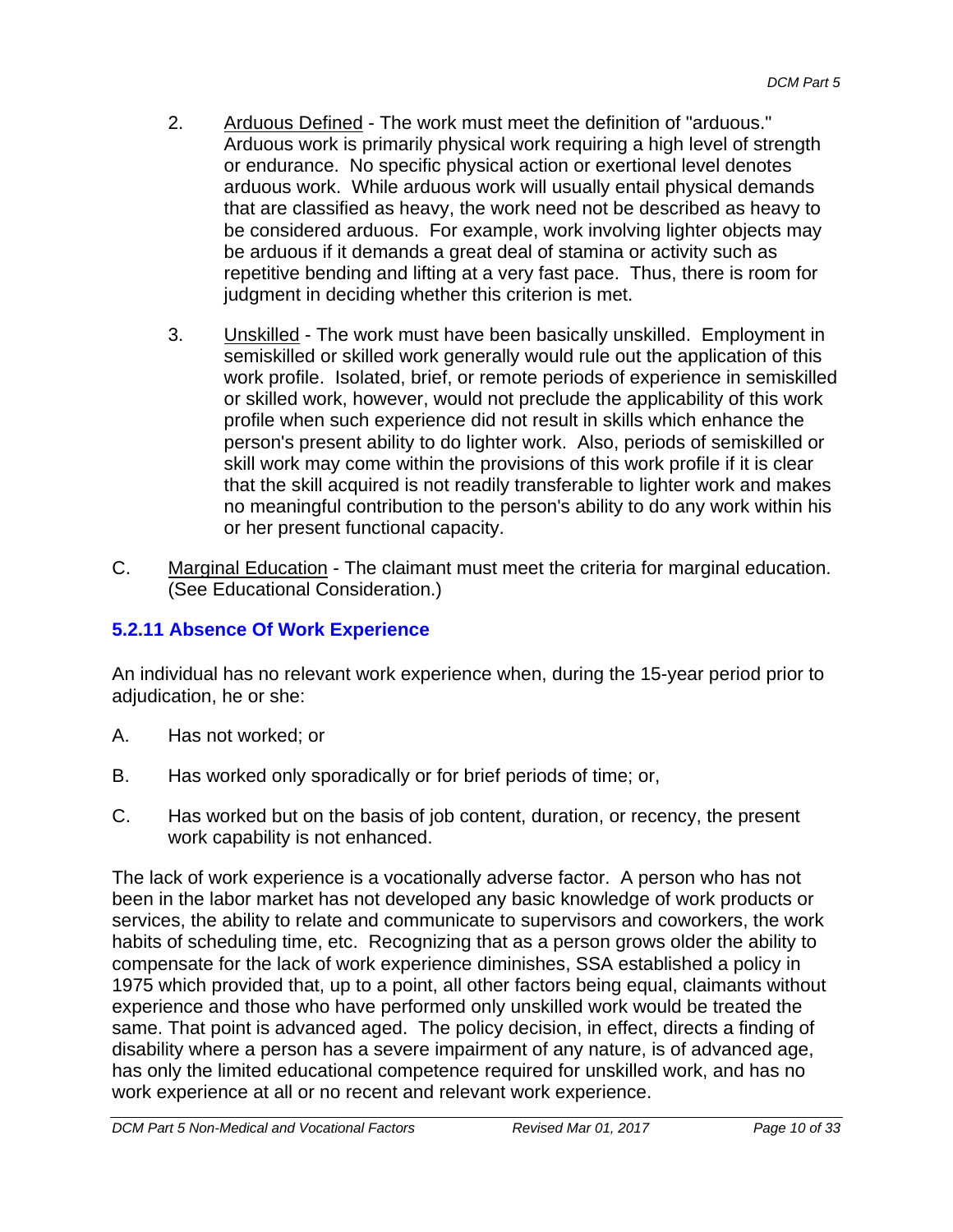#### **5.2.12 Sheltered Employment**

Sheltered employment is employment provided for handicapped individuals in a protected environment under an institutional program. The most common types of sheltered employment occur in sheltered workshops, hospitals and similar institutions, homebound programs, and VA domiciles. Impaired individuals engaged in sheltered employment are generally less productive than impaired workers in commercial employment. They usually do not seek sheltered employment when regular jobs are available for handicapped individuals in private industry. Typically, they are limited to lower than average earnings in a sheltered environment, where their handicaps are tolerated to a degree not found in outside employment. The following is a description of some types of sheltered employment:

- A. Sheltered Workshops Sheltered workshops are engaged in manufacturing, assembly, reconditioning, repair, and other work operations. These may involve direct sales to consumers and retailers, or the fulfillment of industrial contracts. Some workshops, in addition to providing employment, furnish services or facilities for medical care, physical restoration, psychiatric therapy, recreation, vocational evaluation and training, job placement, etc.
- B. Hospitals, VA Domiciliaries and Long-term Care Institutions Hospitals VA domiciles and similar institutions for the care of individuals suffering from longterm impairments, usually have occupational therapy programs designed to encourage the use of patient's residual physical and mental capacities. If the institution furnishes room and board to working patients (as for example, VA domiciles do) the value of room and board is not considered as remuneration for those patients who work for the institution while in patient status. However, an individual who works for an institution after he/she has been discharged from patient status may receive room and board as part of regular pay.
- C. Homebound Employment "Homebound employment" refers to work done at home by individuals who are working under public or institutional programs designed to provide them with remunerative employment. Pay for the work is usually on a piece-rate basis. The employer delivers raw materials to the individual's home and picks up finished merchandise. The assistance of family members in performing the work may constitute a subsidy to the impaired individual, the value of which should be deducted from wages before the earnings guides are applied.

## **5.3 Age Considerations**

## **5.3.1 Establishing Age**

The proof of age is always required when an application for an annuity is filed under the Railroad Retirement Act. However, a disability annuity may be awarded before establishment of the date of birth when age is not a factor of eligibility.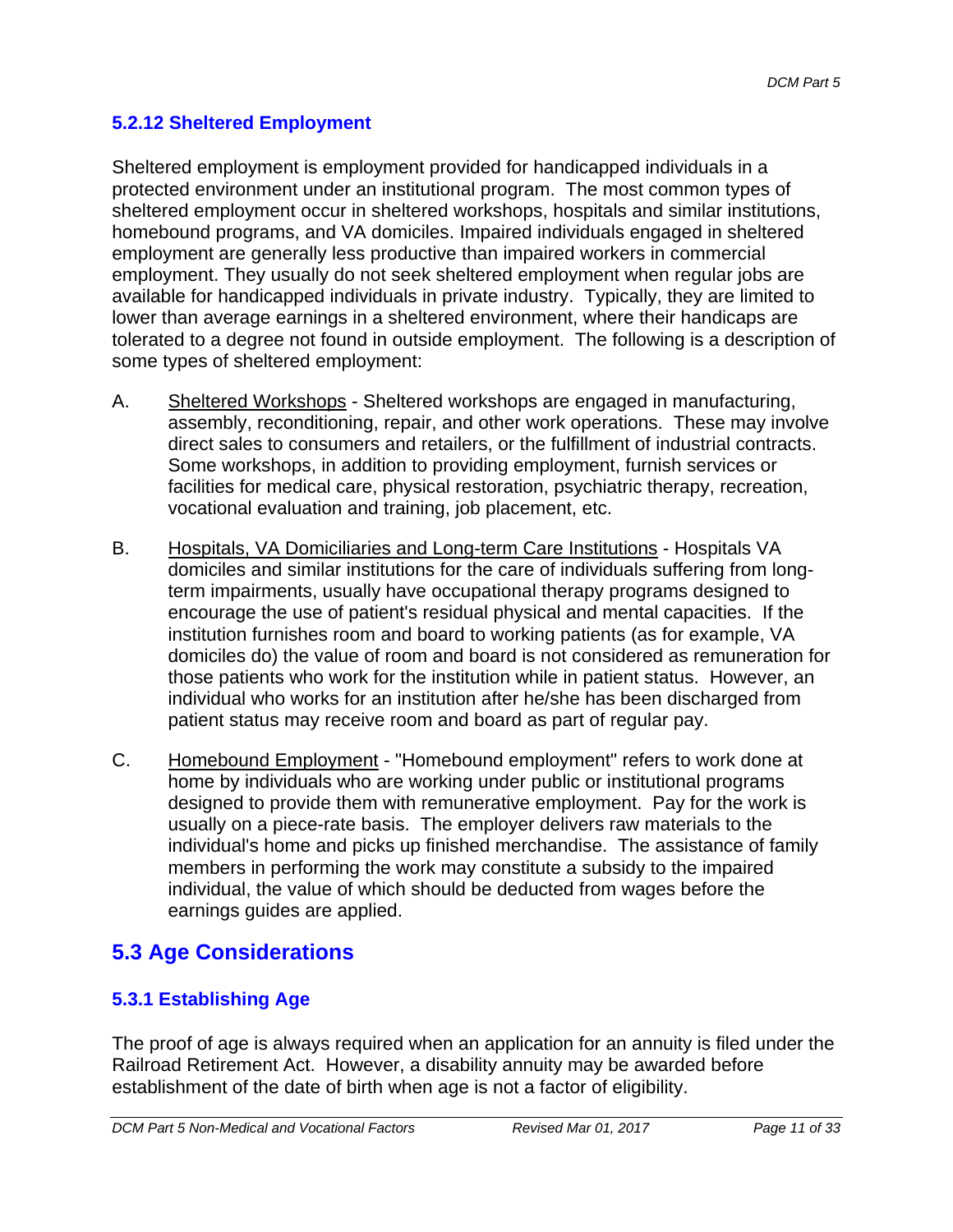The consideration of age, in the disability determination process, recognizes the increasing physiological deterioration in the senses, joints, eye-hand co-ordination, reflexes, thinking processes, etc., which diminish a severely impaired person's aptitude for learning and adaptation to a new job.

The specific use of chronological age rather than physiological age is a constitutional means of classification. It is rationally related to those bodily changes which occur with approaching advanced age.

## **5.3.2 Younger Individual**

Depending on the individual's RFC, a younger individual is defined as either:

- A. Under age 50; or
- B. Age 45 to 49; or
- C. Age 18 to 44.

#### **5.3.3 Individual Approaching Advanced Age**

An individual approaching advanced age is defined as age 50 to 54. Individuals approaching advanced age may be significantly limited in vocational adaptability.

#### **5.3.4 Individual Of Advanced Age**

An individual of advanced age is defined as age 55 or over. An individual of advanced age may be significantly limited in vocational adaptability.

#### **5.3.5 Individual Closely Approaching Retirement Age**

An individual closely approaching retirement age is defined as age 60 to 64. For a finding of transferability of skills to light work for an individual closely approaching retirement age, there must be very little, if any, vocational adjustment required in terms of tools, work processes, work setting, or the industry.

#### **5.3.6 Borderline Age Situations**

The considerations given to age are not applied mechanically in borderline situations, i.e., in cases where only a few days or few months exists before the claimant would pass from one age category to another age category and such passage would affect the ultimate finding of disabled or not disabled.

No fixed guidelines as to when borderline age situations exist can be given since such guidelines would themselves reflect a mechanical approach. However, for disability rating purposes, examiners can usually use about a 6-month time frame.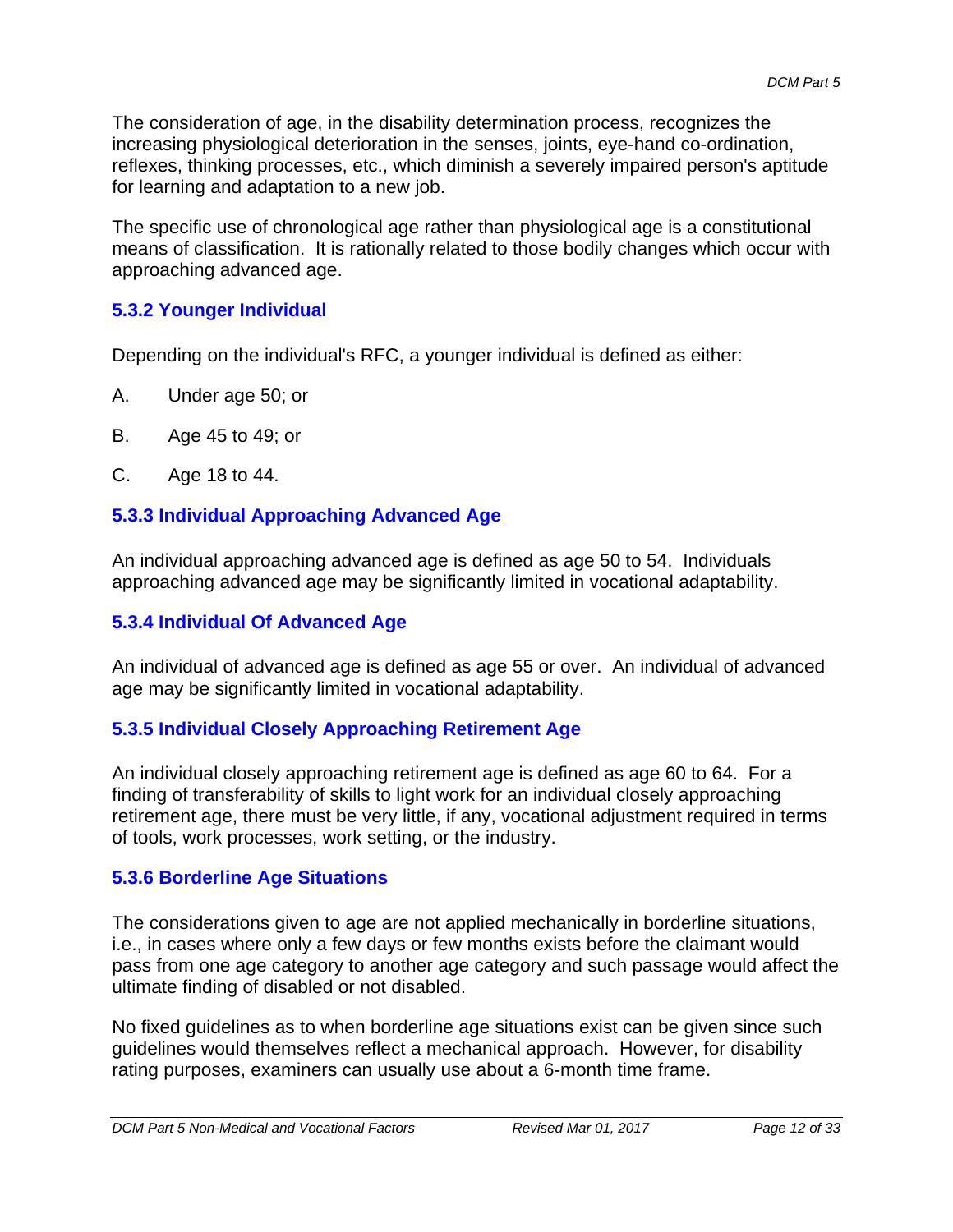EXAMPLE: Evidence establishes that a claimant for a total and permanent disability annuity has a light RFC with environmental restrictions of avoiding excessive fumes, dust, other respiratory irritants and cold temperatures. He has a limited education. He is 54 and 2 months as of the alleged onset date (August 31, 1992). Past work was of a medium exertional level. He has no transferable skills. Using medical-vocational rule 202.11 for the decision you arrive at a decision of not disabled. However, considering the claimant's adverse profile as mentioned above, it would be appropriate to deem him as age 55 six months prior to his actual age 55 attainment date of June 1993. Thus using medical vocational rule 202.02 for your decision, you arrive at a decision of disabled as of December 1, 1992.

When an individual has not quite attained a critical age (45, 50, 55 or 60) but has been deemed that age, an explanation must be given.

## **5.4 Educational Consideration**

## **5.4.1 Education Defined**

Education is a term primarily used to mean formal schooling or other training which contributes to ability to meet vocational requirements. For example, reasoning ability, communication skills, and arithmetical ability.

#### **5.4.2 Establishing Educational Level**

Unless there is evidence to contradict a person's statement as to the grade level completed in school, the statement will be used to determine the person's educational abilities. However, the person's present level of reasoning, communications, and arithmetical ability may be higher or lower than the level of formal education. When evidence of the kinds of responsibilities the person had when working, any acquired skills, daily activities, and hobbies, as well as the results of testing indicate that the person will meet the criteria for a different educational level, establish the educational level considering both his or her statements and the evidence pertinent to evaluating that person's educational capacities.

In evaluating educational level use the following categories: Illiteracy, Marginal Education, Limited Education, High School Education and Above, and Inability to Communicate in English.

#### **5.4.3 Illiteracy**

Illiteracy is defined as the inability to read or write. Consider someone illiterate if they cannot read or write a simple message such as instructions or inventory lists even though the person can sign his or her name. Generally, an illiterate person has had little or not formal schooling.

While illiteracy may significantly limit an individual's vocational scope, the primary work functions in the bulk of unskilled work relate to working with objects (rather than with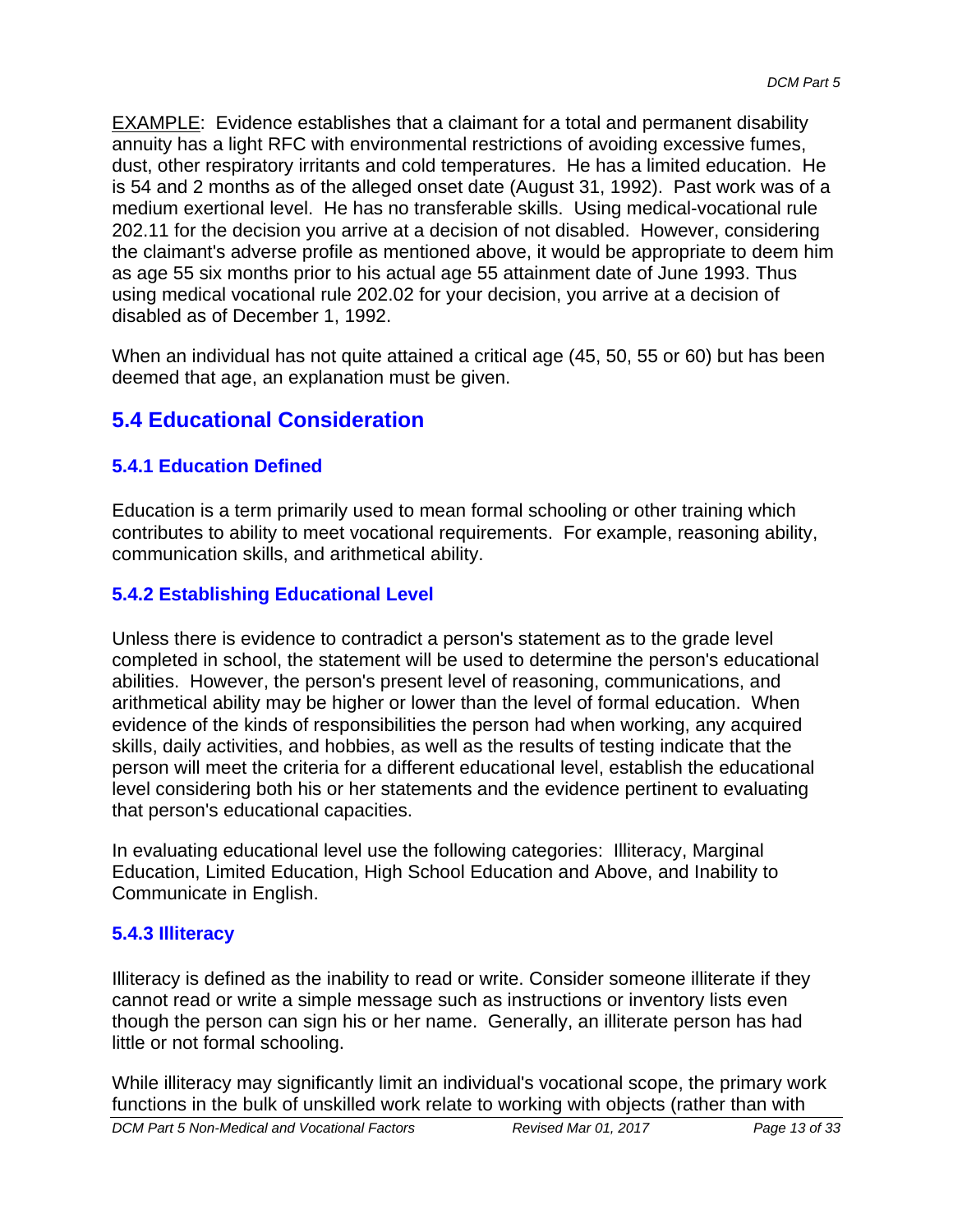data or people). Thus, literacy has the least significance with work functions at the unskilled level.

#### **5.4.4 Marginal Education**

Marginal education means ability in reasoning, arithmetic, and language skills which are needed to do simple, unskilled types of jobs. Generally, consider formal school at a 6th grade level or less to be marginal education.

#### **5.4.5 Limited Education**

Limited education means ability in reasoning, arithmetic, and language skills, but not enough to allow a person with these educational qualifications to do most of the more complex job duties needed in semi-skilled or skilled jobs. Generally consider that a 7th grade through 11th grade level of formal education is limited education.

#### **5.4.6 High School Education And Above**

High school education and above means, abilities in reasoning, arithmetic, and language skills acquired through formal schooling at a 12th grade level or above. Generally consider that a person with these educational abilities can do semi-skilled through skilled work.

The Social Security Administration's Medical Vocational Guidelines criteria of "high school graduate or more-provides for direct entry into skilled work" is met when there is little time laps between the completion of formal education and the date of adjudication, and the content of the education would enable the individual, with a minimal degree of job orientation, to begin performing the skilled job duties of certain identifiable occupations within their RFC.

#### **5.4.7 Inability To Communicate In English**

Since the ability to speak, read and understand English is generally learned or increased at school, this is considered to be an educational factor. Because English is the dominant language of the country, it may be difficult for a person who doesn't speak and understand English to do a job, regardless of what the person's other language is and the amount of education in that language.

While inability to communicate in English may significantly limit an individual's vocational scope, the primarily work functions in the bulk of unskilled work relate to working with things or objects (rather than with data or people) and in these work functions at the unskilled levels, literacy or ability to communicate in English has the least significance.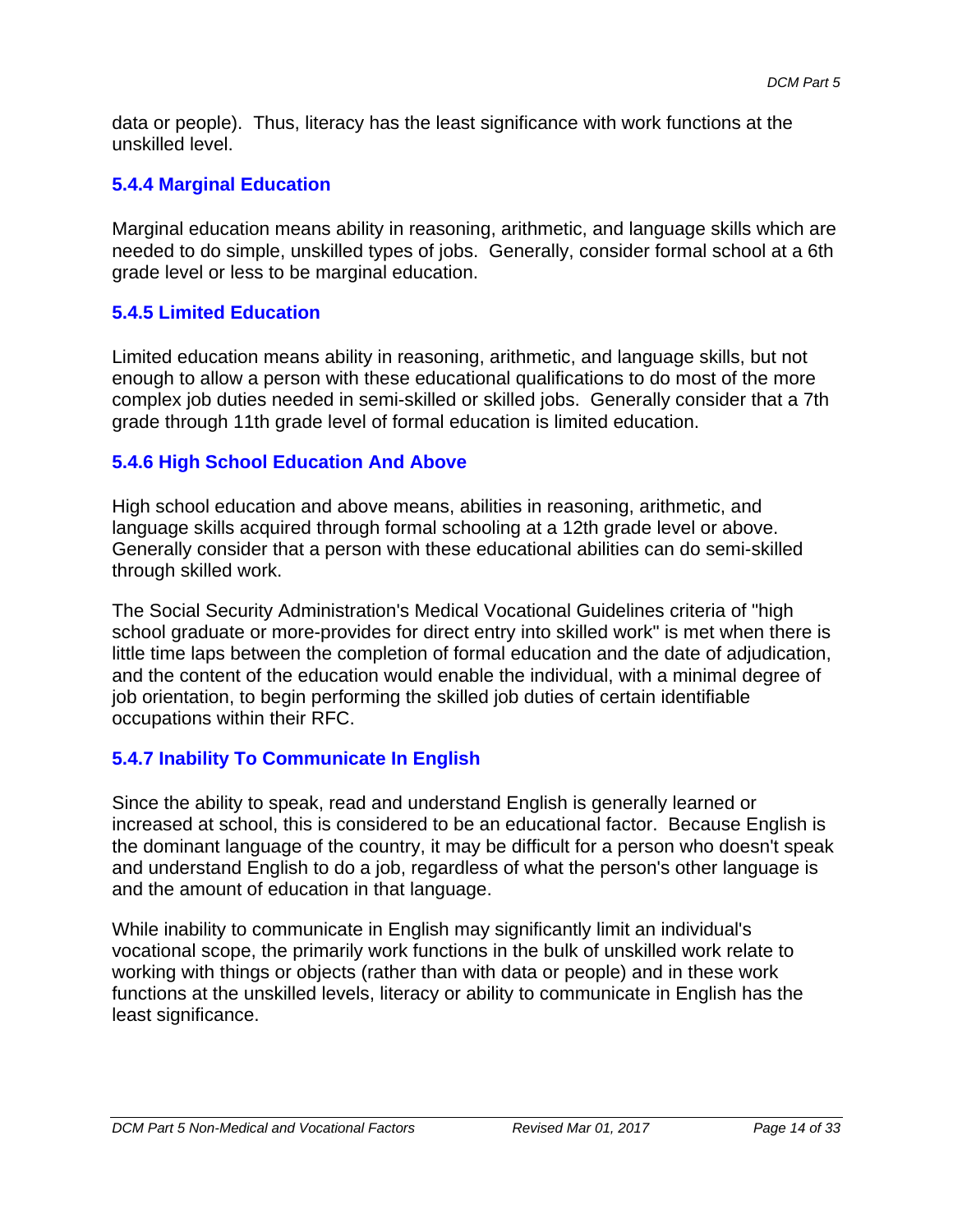# **5.5 Transferability Of Work Skills**

## **5.5.1 When Transferability Of Work Skills Is An Issue**

Transferability of skills is an issue only when an individual's impairment(s), though severe, does not meet or equal the criteria in SSA's listing of impairments but does prevent the performance of past relevant work and that work has been determined to be skilled or semiskilled. Transferability will be decisive in the conclusion of "disabled" or "not disabled" in only a relatively few instances. Even if it is determined that there are no transferable skills, a finding of "not disabled" may be based on the ability to do unskilled work.

## **5.5.2 Past Relevant Work And Transferable Work Skills**

A claimant is considered to have transferable work skills when the skilled or semi-skilled work activities done in past relevant work can be used to meet the requirements of skilled or semi-skilled work activities of other jobs or kinds of work. This depends largely on the similarity of occupationally significant work activities among different jobs.

A person's acquired work skills may or may not be commensurate with his or her formal educational attainment. Transferability is distinct from the usage of skills recently learned in school which may serve as a basis for direct entry into skilled work.

Skills are not gained by doing unskilled jobs. Also, a person has no special advantage if he or she is skilled or semi-skilled but can qualify only for an unskilled job because his or her skills cannot be used to any significant degree in other jobs.

#### **5.5.3 Determination Of Skill Levels Of Past Relevant Work**

In many cases, the skill level of past relevant work will be apparent simply by comparing job duties with the regulatory definitions of skill levels. This is especially true with most unskilled and most highly skilled work. Job titles, in themselves, are not determinative of skill levels. When it is not apparent, the adjudication should consult vocational reference sources such as the Dictionary of Occupational Titles. A vocational specialist is sometimes required to assist in determining the skill level of past work.

#### **5.5.4 Basic Skill Requirements**

In order to evaluate skills and to help determine the existence in the national economy of work, occupations are classified as unskilled, semi-skilled, and skilled. In classifying these occupations, materials published by the Department of Labor are used. The requirements of the different skill levels are as follows:

A. **Unskilled Work** - Unskilled work is work which needs little or no judgment to do simple duties that can be learned on the job in a short period of time. The job may or may not require considerable strength. For example, consider jobs unskilled if the primary work duties are handling, feeding, and off-bearing (that is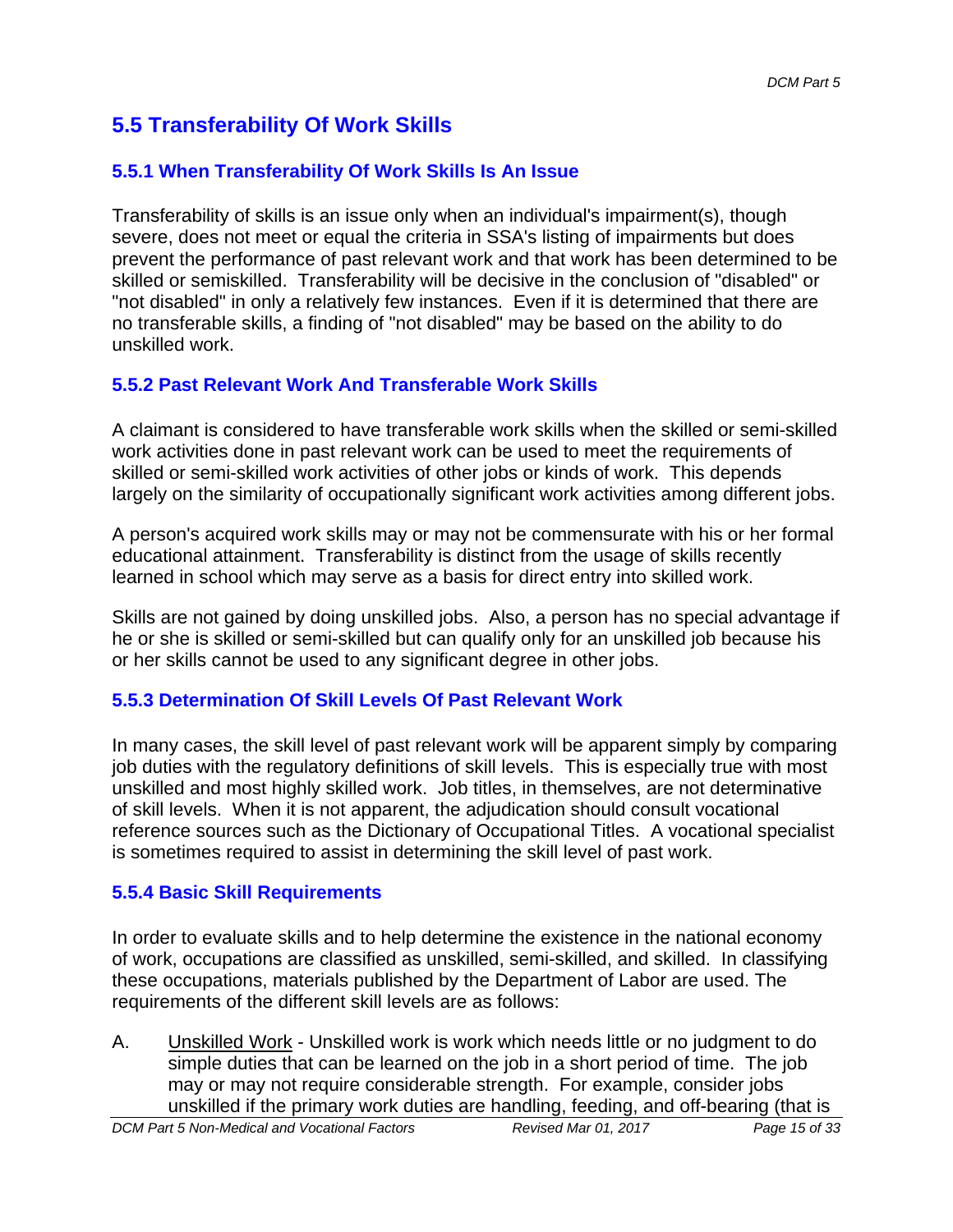placing or removing materials from machines which are automatic or operated by others), or machine tending, and a person can usually learn to do the job in 30 days, and little specific vocational preparation and judgment are needed. A person does not gain work skills by doing unskilled jobs.

- B. Semi-Skilled Work Semi-skilled work is work which needs some skills but does not require doing the more complex work duties. Semi-skilled jobs may require alertness and close attention to watching machine processes; or inspecting, testing or otherwise looking for irregularities; or tending or guarding equipment, property, materials, or persons against loss, damage or injury; or other types of activities which are similarly less complex than skilled work, but more complex than unskilled work. A job may be classified as semi-skilled where coordination and dexterity are necessary, as when hands or feet must be moved quickly to do repetitive tasks.
- C. Skilled Work Skilled work requires qualifications in which a person uses judgment to determine the machine and manual operations to be performed in order to obtain the proper form, quality, or quantity of material to be produced. Skilled work may require laying out work, estimating quality, determining the suitability and needed quantities of materials, making precise measurements, reading blueprints or other specifications, or making necessary computations or mechanical adjustments to control or regulate the work. Other skilled jobs may require dealing with people, facts, or figures or abstract ideas at a high level of complexity.

## **5.5.5 How To Determine Skills That Can Be Transferred To Other Jobs**

Transferability is most probable and meaningful among jobs in which -

- A. The same or a lesser degree of skill is required because people are not expected to do more complex jobs than they have actually performed;
- B. The same or similar tools and machines are used; and
- C. The same or similar raw materials, products, processes, or services are involved.

A complete similarity of all these factors is not necessary.

#### **5.5.6 Degrees Of Transferability**

There are degrees of transferability of skills ranging from very close similarities to remote and incidental similarities among jobs.

Some people with highly skilled work backgrounds (architect, stress management analyst, air conditioning and heating mechanic, and various professional and executive or managerial occupations) have a much greater potential for transferability of their skills. Their skills encompass a greater number of occupations at the same and lower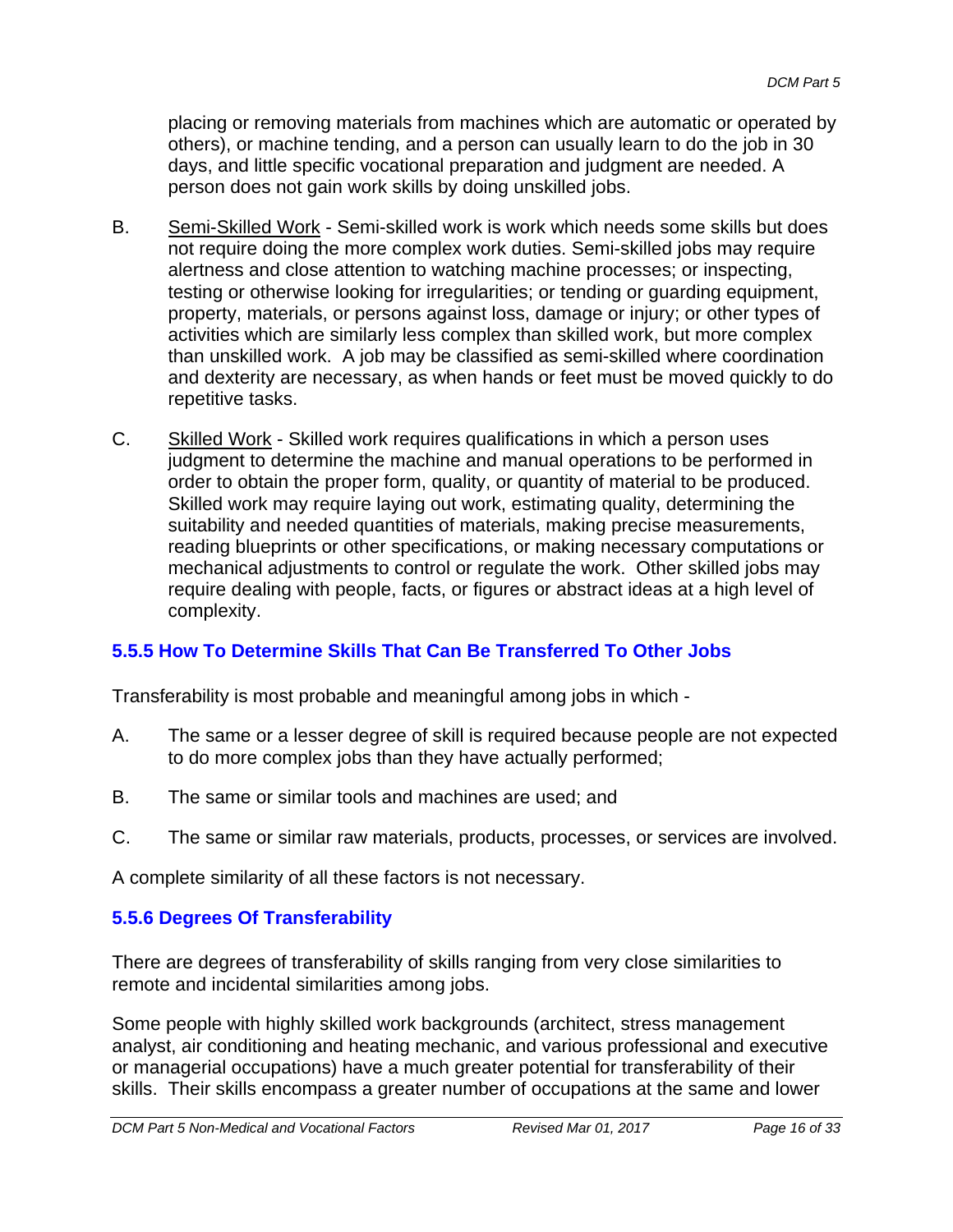skill levels. Usually, the higher the skill level, the more the potential for transferring skills increases. However, when skills are so specialized or have been acquired in such an isolated vocational setting (like many jobs in mining, agriculture, or in the railroad industry - for example, a locomotive engineer) that they are not readily usable in other industries, jobs, and work settings, they are not considered to be transferable.

Consultation with Dictionary of Occupational Tittles may be necessary to ascertain whether and how skills are transferable

#### **5.5.7 Medical Factors And Transferability**

Severe medical impairments should result in a finding of disability in step 4 of the Sequential Evaluation Process. However, cases in which the employee retains a RFC for work but is unable to do past relevant work will require a determination of transferability of work skills.

All functional limitations included in the Residual Functional Capacity must be considered in determining transferability. Physical limitation may prevent a claimant from operating the machinery or using the tools associated with the primary work activities of his or her past relevant work. Similarly, environmental, manipulative, postural, or mental limitations may prevent a claimant from performing semi-skilled or skilled work activities essential to a job.

Examples are switchmen with hand tremors, painters with allergic reactions to paint fumes, craftsmen who have lost eye-hand coordination, locomotive engineers whose back impairments will not permit jolting and business executives who suffer brain damage which notable lowers their IQ's.

These factors as well as the physical exertions requirements of the job must be considered in assessing whether or not a claimant has transferable work skills. If the impairment(s) does not permit acquired skills to be used, transferability of skills can be easily resolved.

#### **5.5.8 Inability To Obtain Work**

If the claimant's RFC and vocational abilities make it possible for him or her to do work which exists in the national economy, but the claimant remains unemployed, he or she will not be considered "disabled" because of:

- A. Inability to get work;
- B. Lack of work in the claimant's local area;
- C. The hiring practices of employees;
- D. Technological changes in the industry in which the claimant has worked;
- E. Cyclical economic conditions;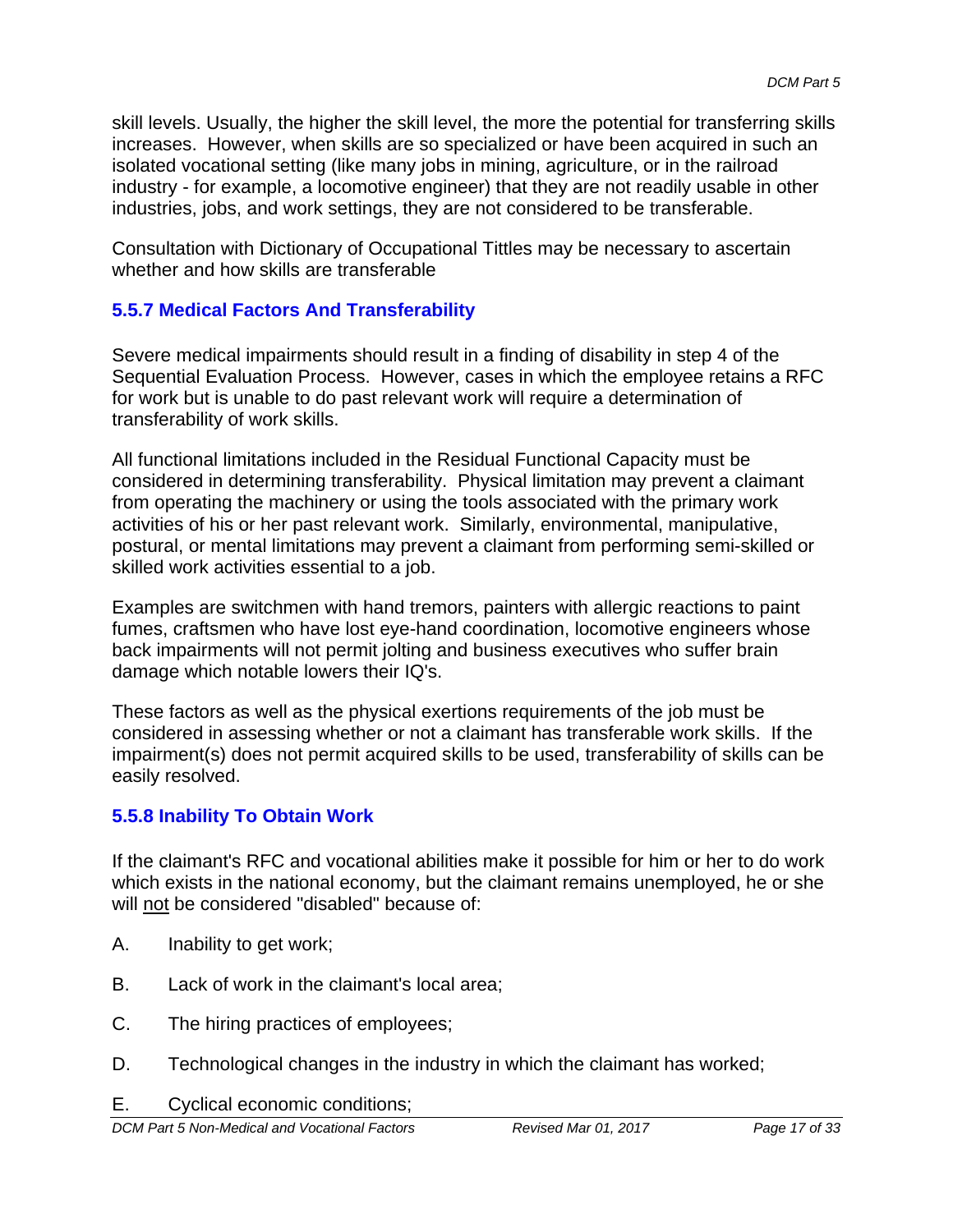- F. No job openings for him or her;
- G. The claimant would not actually be hired to do work he or she could otherwise do; or
- H. The claimant does not wish to do a particular type of work.

## **5.5.9 Affect Of Age On Transferability**

The Social Security Administration's regulations provide that advancing age is an increasingly adverse vocational factor for persons with severe impairments. The chronological ages 45, 50, 55 and 60 may be critical to a decision.

Individuals approaching advanced age (age 50-54) may be significantly limited in vocational adaptability.

For a finding of transferability of skills to light work for individuals of advanced age who are closely approaching retirement age (age 60-64) there must be very little, if any, vocational adjustment required in terms of tools, work processes work setting or the industry.

A disability freeze cannot begin after a worker's disability insured status has expired. When the person last met the insured status requirement before the date of adjudication, the oldest age to be considered is the person's age at the date last insured. In these situations, the person's age at the time of decision-making is immaterial.

## **5.6 Medical-Vocational Guidelines**

## **5.6.1 Introduction**

The following rules reflect the major functional and vocational patterns which are encountered in cases which cannot be evaluated on medical considerations alone, where an individual with a severe medically determination physical or mental impairment(s) is not engaging in substantial gainful activity and the individual's impairment(s) prevents the performance of his or her vocational factors (i.e., age, education, and work experience) in combination with the individual's residual functional capacity (used to determine his or her maximum sustained work capability for sedentary, light, medium, heavy, or very heavy work) in evaluating the individual's ability to engage in substantial gainful activity in other than his or her vocationally relevant past work. Where the findings of fact made with respect to a particular individual's vocational factors and residual functional capacity coincide with all of the criteria of a particular rule, the rule directs a conclusion as to whether the individual is or is not disabled. However, each of these findings of fact is subject to rebuttal and the individual may present evidence to refute such findings. Where any one of the findings of fact does not coincide with the corresponding criterion of a rule, the rule does not apply in that particular case and, accordingly, does not direct a conclusion of disabled or not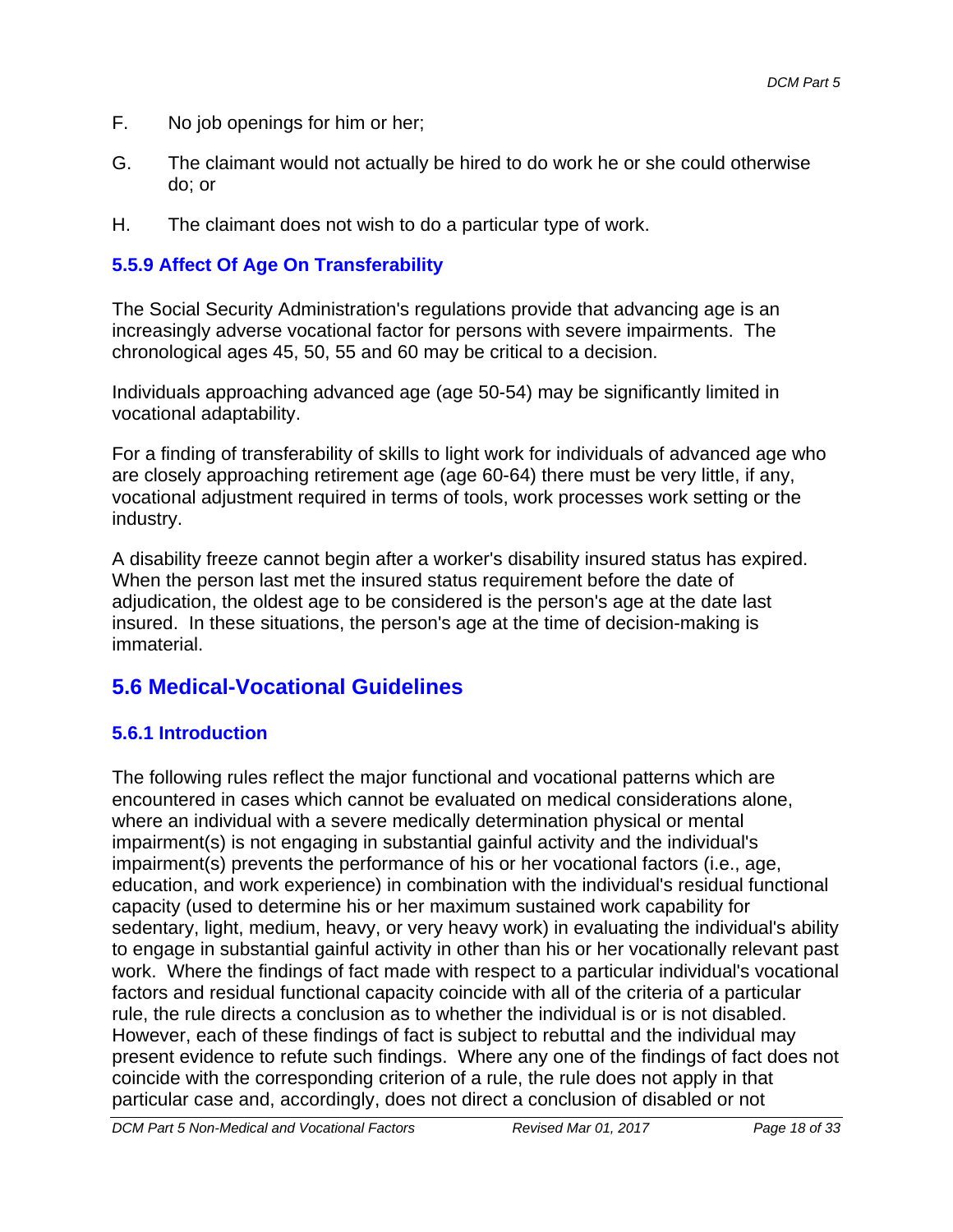disabled. In any instance where a rule does not apply, full consideration must be given to all of the relevant facts of the case in accordance with the definitions and discussions of each factor in the appropriate sections of the regulations.

The existence of jobs in the national economy is reflected in the "Decisions" shown in the rules; i.e., in promulgating the rules, administrative notice has been taken of the numbers of unskilled jobs that exist throughout the national economy at the various functional levels (sedentary, light, medium, heavy, and very heavy) as supported by the "Dictionary of Occupational Titles" and the "Occupational Outlook Handbook," published by the Department of Labor; the "County Business Patterns" and "Census Surveys" published by the Bureau of the Census; and occupational surveys of light and sedentary jobs prepared for the Social Security Administration by various State employment agencies. Thus, when all factors coincide with the criteria of a rule, the existence of such jobs is established. However, the existence of such jobs for individuals whose remaining functional capacity or other factors do not coincide with the criteria of a rule must be further considered in terms of what kinds of jobs or types of work may be either additionally indicated or precluded.

In the application of the rules, the individual's residual functional capacity (i.e., the maximum degree to which the individual retains the capacity for sustained performance of the physical-mental requirements of jobs), age, education, and work experience must first be determined. See Appendix B for vocational concepts and terms commonly used in the medical-vocational evaluation.

The correct disability decision (i.e., on the issue of ability to engage in substantial gainful activity) is found by then locating the individual's specific vocational profile, If an individual's specific profile is not listed within this Section, a conclusion of disabled is not directed. Thus, for example, an individual's ability to engage in substantial gainful work where his or her residual functional capacity falls between the ranges of work indicated in the rules (e.g. the individual who can perform more than light but less than medium work), is decided on the basis of the principles and definitions in the regulations, giving consideration to the rules for specific cases situations in this Section. These rules represent various combinations of exertional capabilities, age, education and work experience and also provide an overall structure for evaluation of those cases in which the judgments as to each factor do not coincide with those cases in which the judgments as to each factor do not coincide with those of any specific rule. Thus, when the necessary judgments have been made as to each factor and it is found that no specific rule applies, the rules still provide guidance for decision making, such as in cases involving combinations of impairments. For example, if strength limitations resulting from an individual's impairment(s) considered with the judgments made as to the individual's age, education and work experience correspond to (or closely approximate) the factors of a particular rule, the adjudicator then has a frame of reference for considering the jobs or types of work precluded by other, nonexertional impairments in terms of numbers of jobs remaining for a particular individual.

Since the rules are predicated on an individual's having an impairment which manifests itself by limitations in meeting the strength requirements of jobs, they may not be fully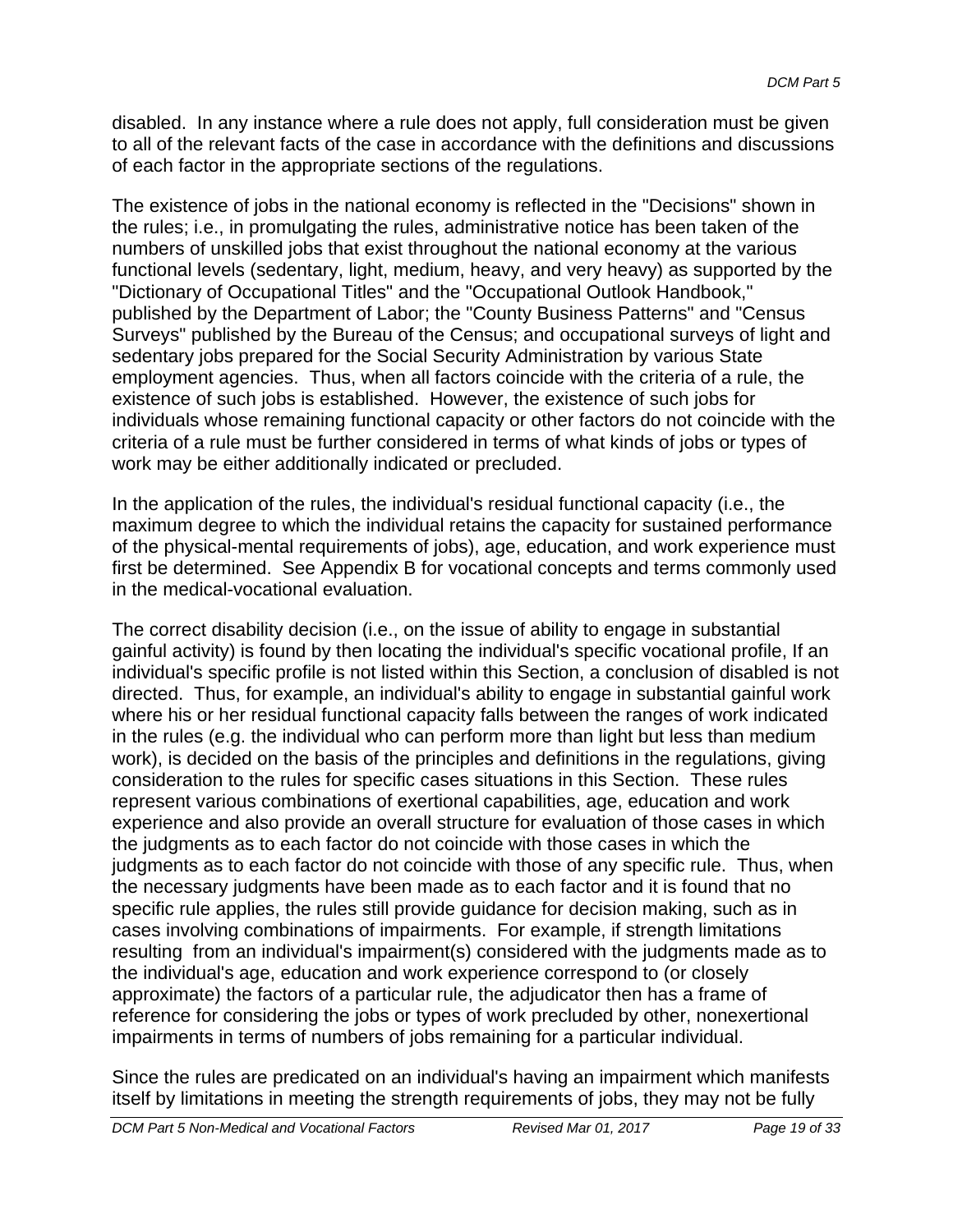applicable where the nature of an individual's impairment does not result in such limitations, e.g., certain mental sensory, or skin impairments. In addition, some impairments may result solely in postural and manipulative limitations or environmental restrictions. Environmental restrictions are those restrictions which result in inability to tolerate some physical feature(s) of work settings that occur in certain industries or types of work, e.g., an inability to tolerate dust or fumes.

- A. In the evaluation of disability where the individual has solely a nonexertional type of impairment, determination as to whether disability exists shall be based on the principles in the appropriate sections of the regulations, giving consideration to the rules for specific case situations in this Appendix 2. The rules do not direct factual conclusions of disabled or not disabled for individuals with solely nonexertional types of impairments.
- B. However, where an individual has an impairment or combination of impairments resulting in both strength limitations and nonexertional limitations, the rules in this subpart are considered in determining first whether a finding of disabled may be possible based on the strength limitations alone and, if not, the rule(s) reflecting the individual's maximum residual strength capabilities, age, education, and work capability is further diminished in terms of any types of jobs that would be contraindicated by the nonexertional limitations. Also, in these combinations of nonexertional and exertional limitations which cannot be wholly determined under the rules in this Section, full consideration must be given to all of the relevant facts in the case in accordance with the definitions and discussions of each factor in the appropriate sections of the regulations, which will provide insight into the adjudicative weight to be accorded each factor.

## **5.6.2 RFC Limited To Sedentary Work**

#### **Maximum sustained work capability limited to sedentary work as a result of severe medically determinable impairment(s).**

- A. Most sedentary occupations fall within the skilled, semi-skilled, professional, administrative, technical, clerical, and bench work classifications. Approximately 200 separate unskilled sedentary occupations can be identified, each representing numerous jobs in the national economy. Approximately 85 percent of these jobs are in the machine trades and bench work occupational categories. These jobs (unskilled sedentary occupations) may be performed after a short demonstration or within 30 days.
- B. These unskilled sedentary occupations are standard within the industries in which they exist. While sedentary work represents a significantly restricted range of work, this range in itself is not so prohibitively restricted as to negate work capability for substantial gainful activity.
- C. Vocational adjustment to sedentary work may be expected where the individual has special skills or experience relevant to sedentary work or where age and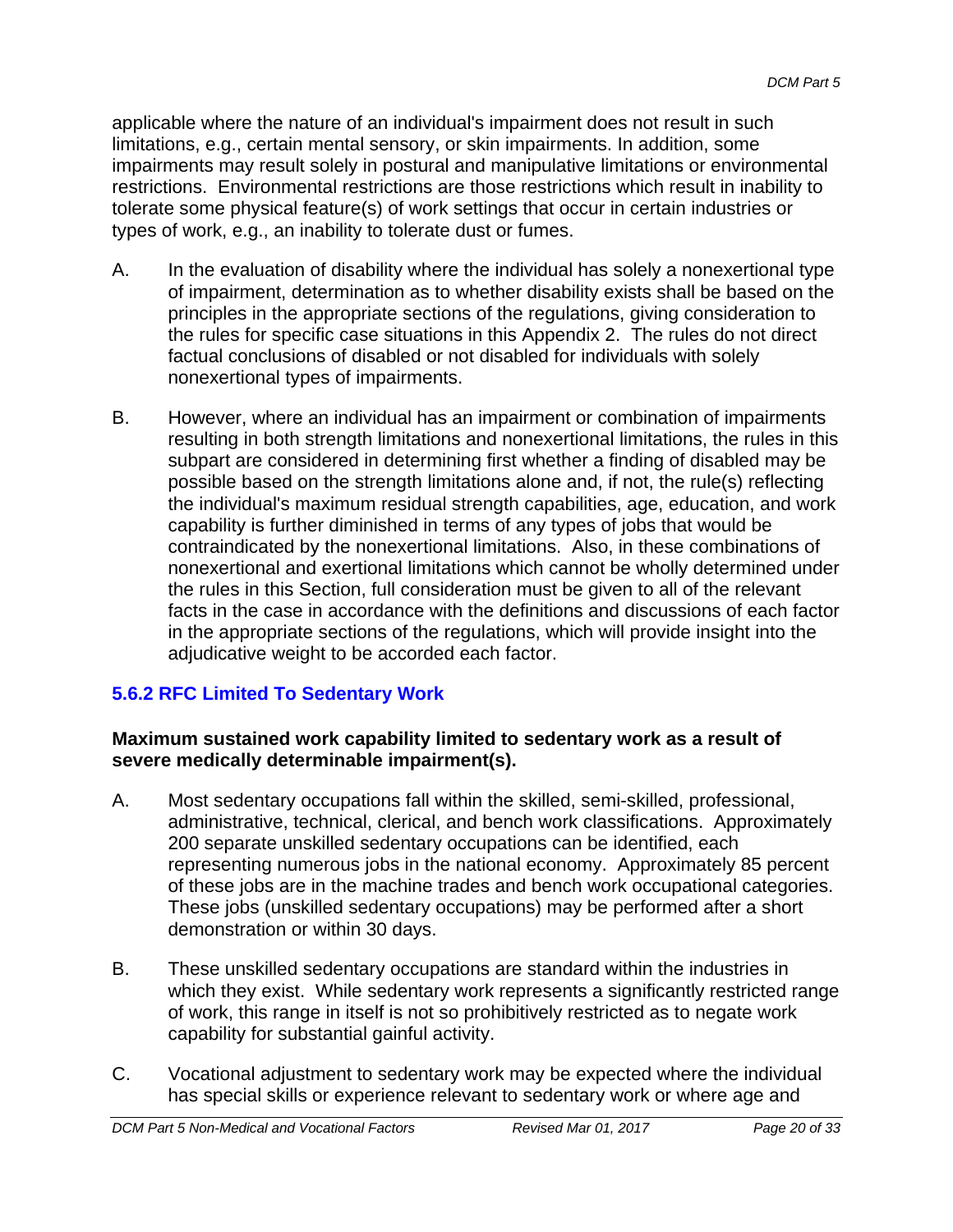basic educational competencies provide sufficient occupational mobility to adapt to the major segment of unskilled sedentary work. Inability to engage in substantial gainful activity would be indicated where an individual who is restricted to sedentary work because of a severe medically determinable impairment lacks special skills or experience relevant to sedentary work, lacks educational qualifications relevant to most sedentary work (e.g., has a limited education or less) and the individual's age, though not necessarily advanced, is a factor which significantly limits vocational adaptability.

- D. The adversity of functional restrictions to sedentary work at advanced age (55 and over) for individuals with no relevant past work or who can no longer perform vocationally relevant past work and have no transferable skills, warrants a finding of disabled in the absence of the rare situation where the individual has recently completed education which provides a basis for direct entry into skilled sedentary work. Advanced age and a history of unskilled work or no work experience would ordinarily offset any vocational advantages that might accrue by reason of any remote past education, whether it is more or less than limited education.
- E. The presence of acquired skills that are readily transferable to a significant range of skilled work within an individual's residual functional capacity would ordinarily warrant a finding of ability to engage in substantial gainful activity regardless of the adversity of age, or whether the individual's formal education is commensurate with his or her demonstrates the ability to perform work at the level of complexity demonstrated by the skill level attained regardless of the individual's formal educational attainments.
- F. In order to find transferability of skills to skilled sedentary work for individuals who are of advanced age (55 and over), there must be very little, if any, vocational adjustment required in terms of tools, work processes, work settings, or the industry.
- G. Individuals approaching advanced age (age 50-54) may be significantly limited in vocational adaptability if they are restricted to sedentary work. When such individuals have no past work experience or can no longer perform vocationally relevant past work and have no transferable skills, a finding of disabled ordinarily obtains. However, recently completed education which provides for direct entry into sedentary work will preclude such a finding. For this age group, even high school education or more (ordinarily completed in the remote past) would have little impact for effecting a vocational adjustment unless relevant work experience reflects use of such education.
- H. The term "younger individual" is used to denote an individual age 18 through 49. For those within this group who are age 45-49, age is a less positive factor than for those who are age 18-44. Accordingly, for such individuals;
	- 1. who are restricted to sedentary work,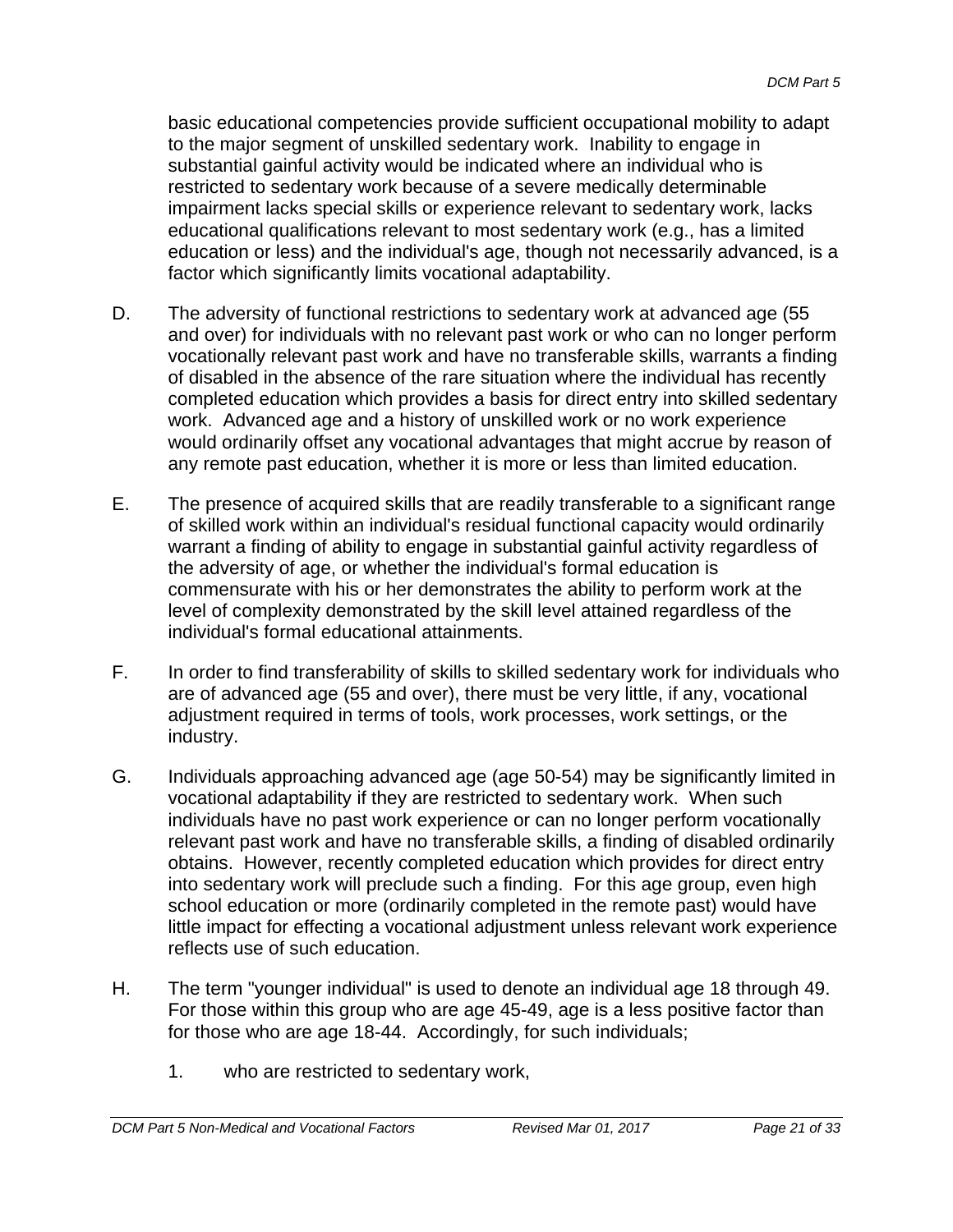- 2. who are unskilled or have no transferable skills,
- 3. who have no relevant past work or who can no longer perform vocationally relevant past work, and
- 4. who are either illiterate or unable to communicate in the English language, a finding of disabled is warranted. On the other hand, age is a more positive factor for those who are under age 45 and is usually not a significant factor in limiting such an individual's ability to make a vocational adjustment, even an adjustment to unskilled sedentary work, and even where the individual is illiterate or unable to communicate in English. However, a finding of disabled is not precluded for those individuals under age 45 who do not meet all of the criteria of a specific rule and who do not have the ability to perform a full range of sedentary work. The following examples are illustrative:

Example 1: An individual under age 45 with a high school education can no longer do past work and is restricted to unskilled sedentary jobs because of severe medically determinable cardiovascular impairment (which does not meet or equal the listing in Appendix 1). A permanent injury of the right hand limits the individual to sedentary jobs which do not require bilateral manual dexterity. None of the rules in Appendix 2 are applicable to this particular set of facts, because this individual cannot perform the full range of work defined as sedentary. Since the inability to perform jobs requiring bilateral manual dexterity significantly compromises the only range of work for which the individual is otherwise qualified (i.e., sedentary), a finding of disabled would be appropriate.

Example 2: An illiterate 41 year old individual with mild Intellectual Disability (IQ of 78) is restricted to unskilled sedentary work and cannot perform vocationally relevant past work, which had consisted of unskilled agricultural field work; his or her particular characteristics do not specifically meet any of the rules in Appendix 2, because this individual cannot perform the full range of work defined as sedentary. In light of the adverse factors which further narrow the range of sedentary work for which this individual is qualified, a finding of disabled is appropriate.

5. While illiteracy or the inability to communicate in English may significantly limit an individual's vocational scope, the primary work functions in the bulk of unskilled work relate to working with things (rather than with data or people) and in these work functions at the unskilled level, literacy or ability to communicate in English has the least significance. Similarly the lack of relevant work experience would have little significance since the bulk of unskilled jobs require no qualifying work experience. Thus, the functional capability for a full range of sedentary work represents sufficient numbers of jobs to indicate substantial vocational scope for those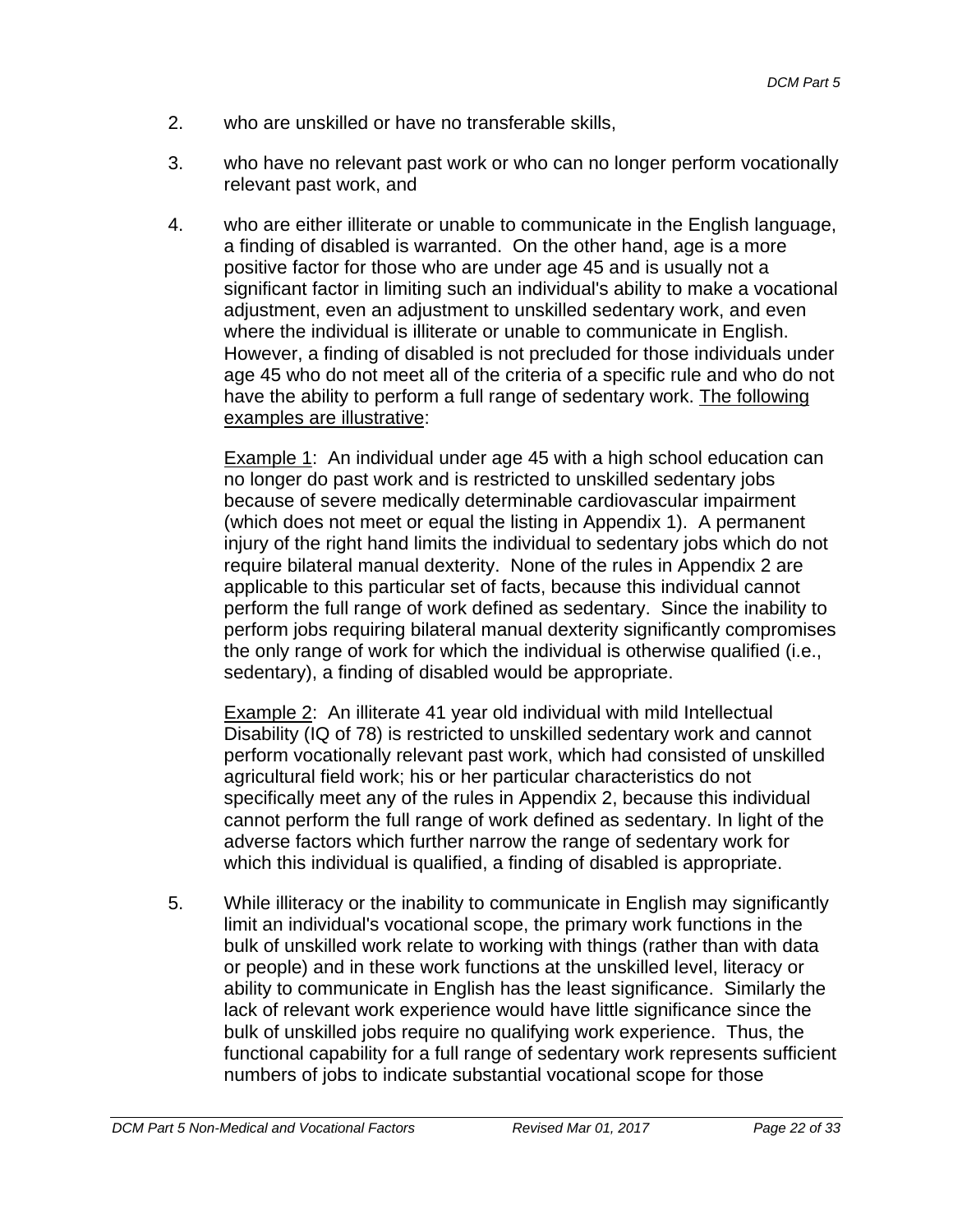individuals age 18-44 even if they are illiterate or unable to communicate in English.

#### **5.6.2.1 - Sedentary Work Medical-Vocational Rules**

#### **Residual Functional Capacity: Maximum Sustained Work Capability Limited to Sedentary Work as a Result of Severe Medically Determinable Impairment(s)**

| <b>ADVANCED</b><br><b>AGE (55</b><br>and<br>over)RULE | <b>EDUCATION</b>                                                                            | <b>PREVIOUS WORK</b><br><b>EXPERIENCE</b>           | <b>DECISION</b>     |
|-------------------------------------------------------|---------------------------------------------------------------------------------------------|-----------------------------------------------------|---------------------|
| 201.01                                                | Limited or less                                                                             | Unskilled or none                                   | <b>Disabled</b>     |
| 201.02                                                | Limited or less                                                                             | Skilled or semiskilled - skills<br>not transferable | <b>Disabled</b>     |
| 201.03                                                | Limited or less                                                                             | Skilled or semiskilled - skills<br>transferable     | <b>Not Disabled</b> |
| 201.04                                                | High school graduate or<br>more - does not provide<br>for direct entry into skilled<br>work | Unskilled or none                                   | <b>Disabled</b>     |
| 201.05                                                | High school graduate or<br>more – provides for direct<br>entry into skilled work            | Unskilled or none                                   | <b>Not Disabled</b> |
| 201.06                                                | High school graduate or<br>more - does not provide<br>for direct entry into skilled<br>work | Skilled or semiskilled - skills<br>not transferable | <b>Disabled</b>     |
| 201.07                                                | High school graduate or<br>more - does not provide<br>for direct entry into skilled<br>work | Skilled or semiskilled - skills<br>transferable     | Not Disabled        |
| 201.08                                                | High school graduate or<br>more – provides for direct<br>entry into skilled work            | Skilled or semiskilled - skills<br>not transferable | <b>Not Disabled</b> |

## **CLOSELY APPROACHING ADVANCED AGE (50 to 54)**

| <b>RULE</b> | <b>EDUCATION</b> | <b>PREVIOUS WORK</b> | <b>DECISION</b> |
|-------------|------------------|----------------------|-----------------|
|             |                  |                      |                 |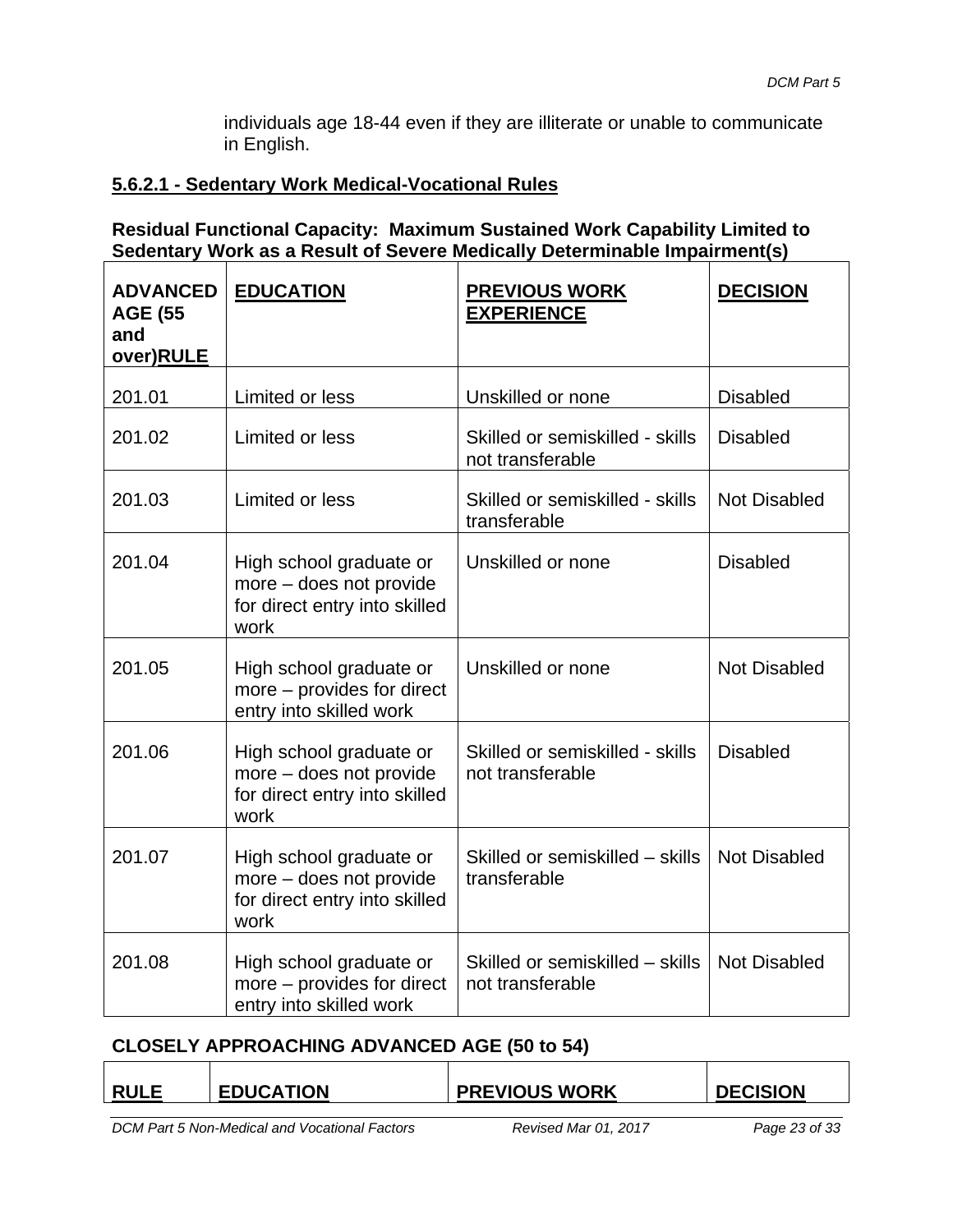|        |                                                                                             | <b>EXPERIENCE</b>                                   |                     |
|--------|---------------------------------------------------------------------------------------------|-----------------------------------------------------|---------------------|
| 201.09 | Limited or less                                                                             | Unskilled or none                                   | <b>Disabled</b>     |
| 201.10 | Limited or less                                                                             | Skilled or semiskilled – skills<br>not transferable | <b>Disabled</b>     |
| 201.11 | Limited or less                                                                             | Skilled or semiskilled – skills<br>transferable     | <b>Not Disabled</b> |
| 201.12 | High school graduate or<br>more - does not provide<br>for direct entry into skilled<br>work | Unskilled or none                                   | <b>Disabled</b>     |
| 201.13 | High school graduate or<br>more – provides for direct<br>entry into skilled work            | Unskilled or none                                   | Not Disabled        |
| 201.14 | High school graduate or<br>more - does not provide<br>for direct entry into skilled<br>work | Skilled or semiskilled – skills<br>not transferable | <b>Disabled</b>     |
| 201.15 | High school graduate or<br>more - does not provide<br>for direct entry into skilled<br>work | Skilled or semiskilled – skills<br>transferable     | Not Disabled        |
| 201.16 | High school graduate or<br>more – provides for direct<br>entry into skilled work            | Skilled or semiskilled – skills<br>not transferable | <b>Not Disabled</b> |

## **YOUNGER INDIVIDUAL (AGE 45 to 49)**

| <b>RULE</b> | <b>EDUCATION</b>                                                             | <b>PREVIOUS WORK</b><br><b>EXPERIENCE</b>           | <b>DECISION</b>     |
|-------------|------------------------------------------------------------------------------|-----------------------------------------------------|---------------------|
| 201.17      | Illiterate or unable to<br>communicate in English                            | Unskilled or none                                   | <b>Disabled</b>     |
| 201.18      | Limited or less - at least<br>literate and able to<br>communicate in English | Unskilled or none                                   | <b>Not Disabled</b> |
| 201.19      | Limited or less                                                              | Skilled or semiskilled – skills<br>not transferable | Not Disabled        |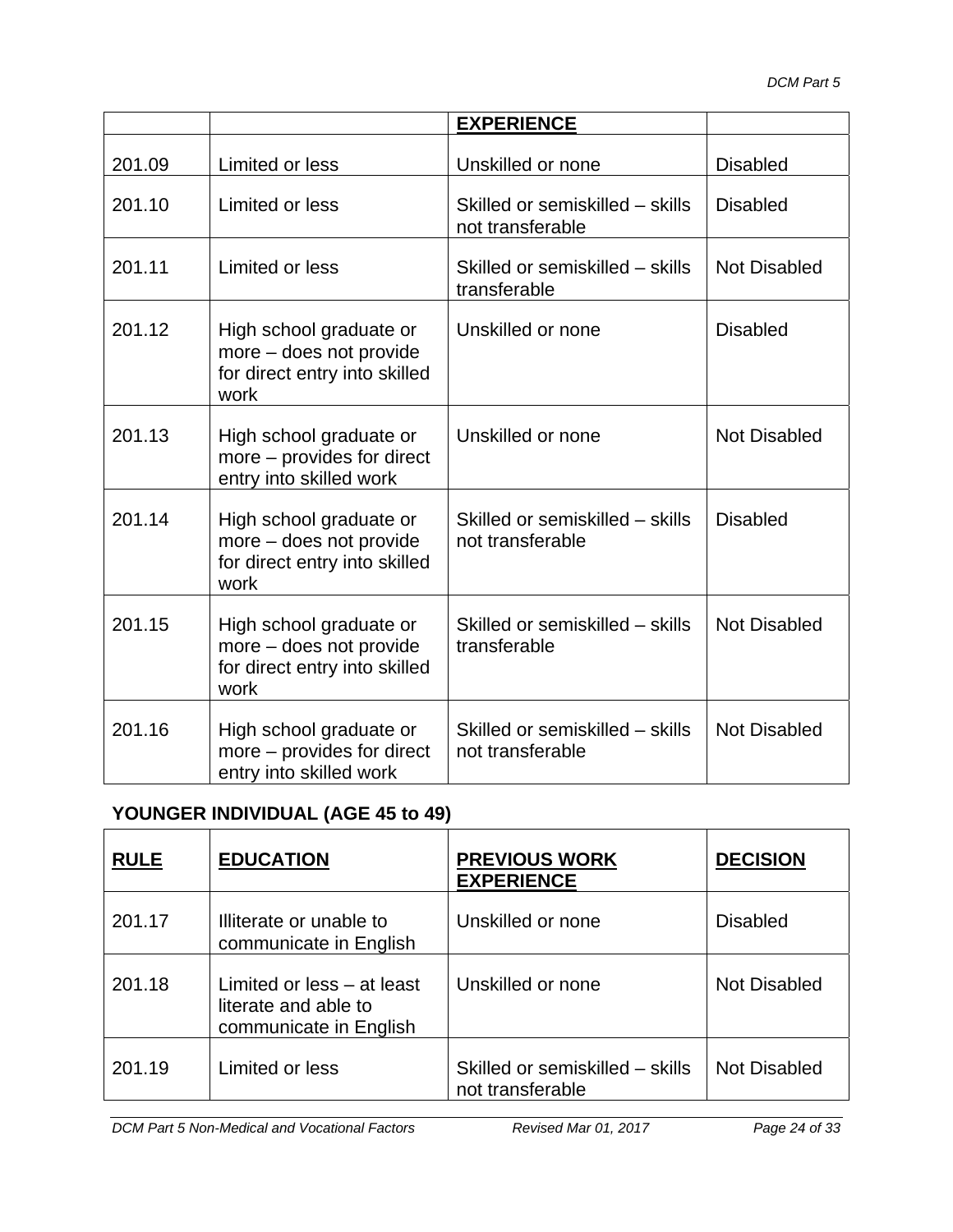| 201.20 | Limited or less                 | Skilled or semiskilled - skills<br>transferable     | <b>Not Disabled</b> |
|--------|---------------------------------|-----------------------------------------------------|---------------------|
| 201.21 | High school graduate or<br>more | Skilled or semiskilled - skills<br>not transferable | Not Disabled        |
| 201.22 | High school graduate or<br>more | Skilled or semiskilled - skills<br>transferable     | <b>Not Disabled</b> |

#### **YOUNGER INDIVIDUAL (AGE 18 to 44)**

| <b>RULE</b> | <b>EDUCATION</b>                                                             | <b>PREVIOUS WORK</b><br><b>EXPERIENCE</b>           | <b>DECISION</b>     |
|-------------|------------------------------------------------------------------------------|-----------------------------------------------------|---------------------|
| 201.23      | Illiterate or unable to<br>communicate in English                            | Unskilled or none                                   | Not Disabled        |
| 201.24      | Limited or less - at least<br>literate and able to<br>communicate in English | Unskilled or none                                   | <b>Not Disabled</b> |
| 201.25      | Limited or less                                                              | Skilled or semiskilled - skills<br>not transferable | <b>Not Disabled</b> |
| 201.26      | Limited or less                                                              | Skilled or semiskilled – skills<br>transferable     | <b>Not Disabled</b> |
| 201.27      | High school graduate or<br>more                                              | Unskilled or none                                   | <b>Not Disabled</b> |
| 201.28      | High school graduate or<br>more                                              | Skilled or semiskilled – skills<br>not transferable | <b>Not Disabled</b> |
| 201.29      | High school graduate or<br>more                                              | Skilled or semiskilled - skills<br>transferable     | <b>Not Disabled</b> |

#### **5.6.3 RFC Limited To Light Work**

#### **Maximum sustained work capability limited to light work as a result of severe medically determinable impairment(s).**

A. The functional capacity to perform a full range of light work includes the functional capacity to perform sedentary as well as light work. Approximately 1,600 separate sedentary and light unskilled occupations can be identified in eight broad occupational categories, each occupation representing numerous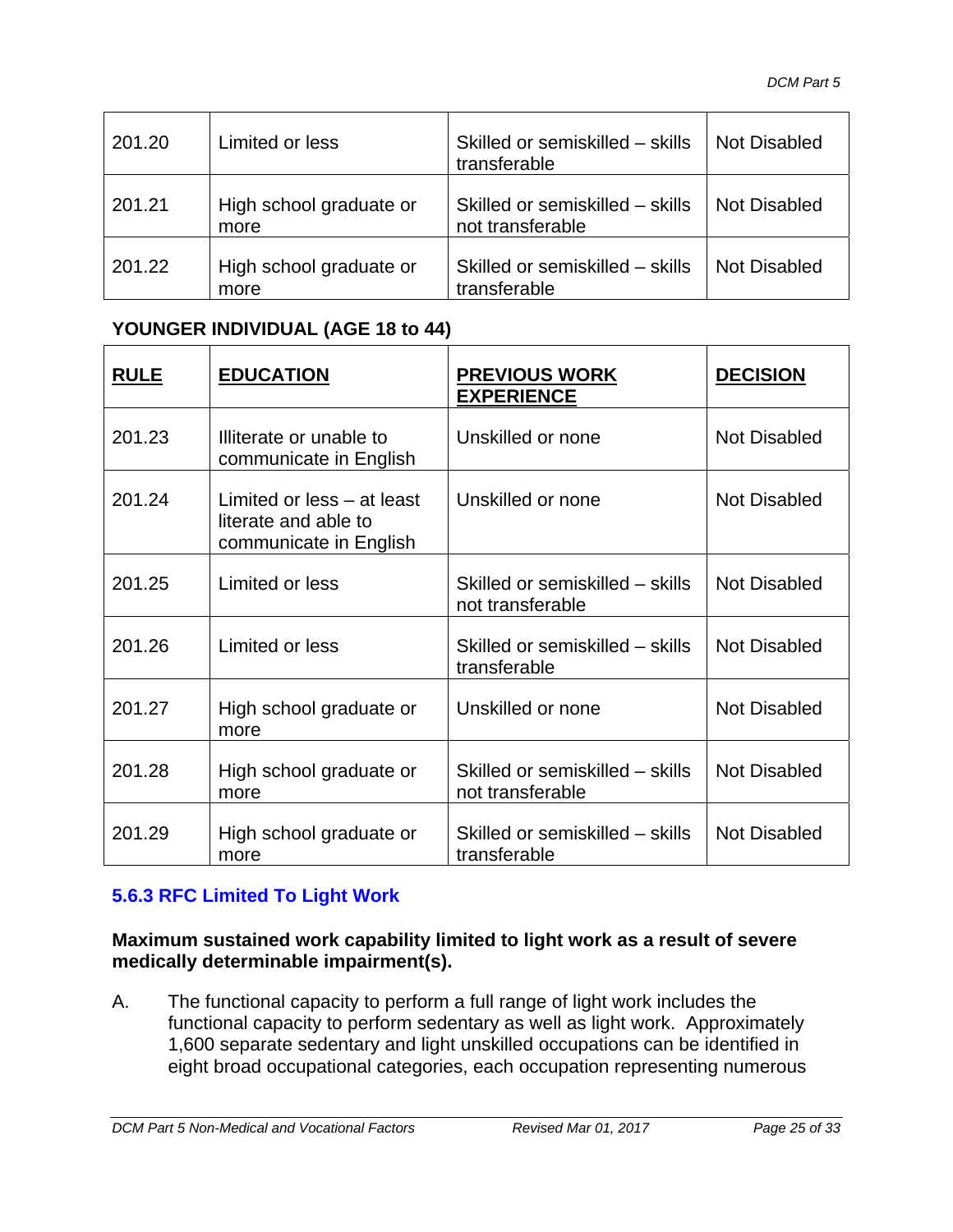jobs in the national economy. These jobs can be performed after a short demonstration or within 30 days, and do not require special skills or experience.

- B. The functional capacity to perform a wide or full range of light work represents substantial work capability compatible with making a work adjustment to substantial numbers of unskilled jobs and, thus, generally provides sufficient occupational mobility even for severely impaired individuals who are not of advanced age and have sufficient educational competencies for unskilled work.
- C. However, for individuals of advanced age who can no longer perform vocationally relevant past work and who have a history of unskilled that are not readily transferable to a significant range of semi-skilled or skilled work that is within the individual's functional capacity, or who have no work experience, the limitations in vocational adaptability represented by functional restriction to light work warrant a finding of disabled. Ordinarily, even a high school education or more which was completed in the remote will have little positive impact on effecting a vocational adjustment unless relevant work experience reflects use of such education.
- D. Where the same factors in paragraph (c) of this section regarding education and work experience are present, but where age, though not advanced, is a factor which significantly limits vocational adaptability (i.e., closely approaching advanced age, 50-54) and an individual's vocational scope is further significantly limited by illiteracy or inability to communicate in English, a finding of disabled is warranted.
- E. The presence of acquired skills that are readily transferable to a significant range of semi-skilled or skilled work within an individual's residual functional capacity would ordinarily warrant a finding of not disabled regardless of the adversity of age, or whether the individual's formal education is commensurate with his or her demonstrated skill level. The acquisition of work skills demonstrates the ability to perform work at the level of complexity demonstrated by the skill level attained regardless of the individual's formal educational attainments.
- F. For a finding of transferability of skills to light work for individuals of advanced age who are closely approaching retirement age (age 60-64), there must be very little, if any, vocational adjustment required in terms of tools, work processes, work settings, or the industry.
- G. While illiteracy or the inability to communicate in English may significantly limit an individual's vocational scope, the primary work functions in the bulk of unskilled work relate to working with things (rather than with data or people) and in these work functions at the unskilled level, literacy or ability to communicate in English has the least significance. Similarly, the lack of relevant work experience would have little significance since the bulk of unskilled jobs require no qualifying work experience. The capability for light work, which includes the ability to do sedentary work, represents the capability for substantial numbers of such jobs.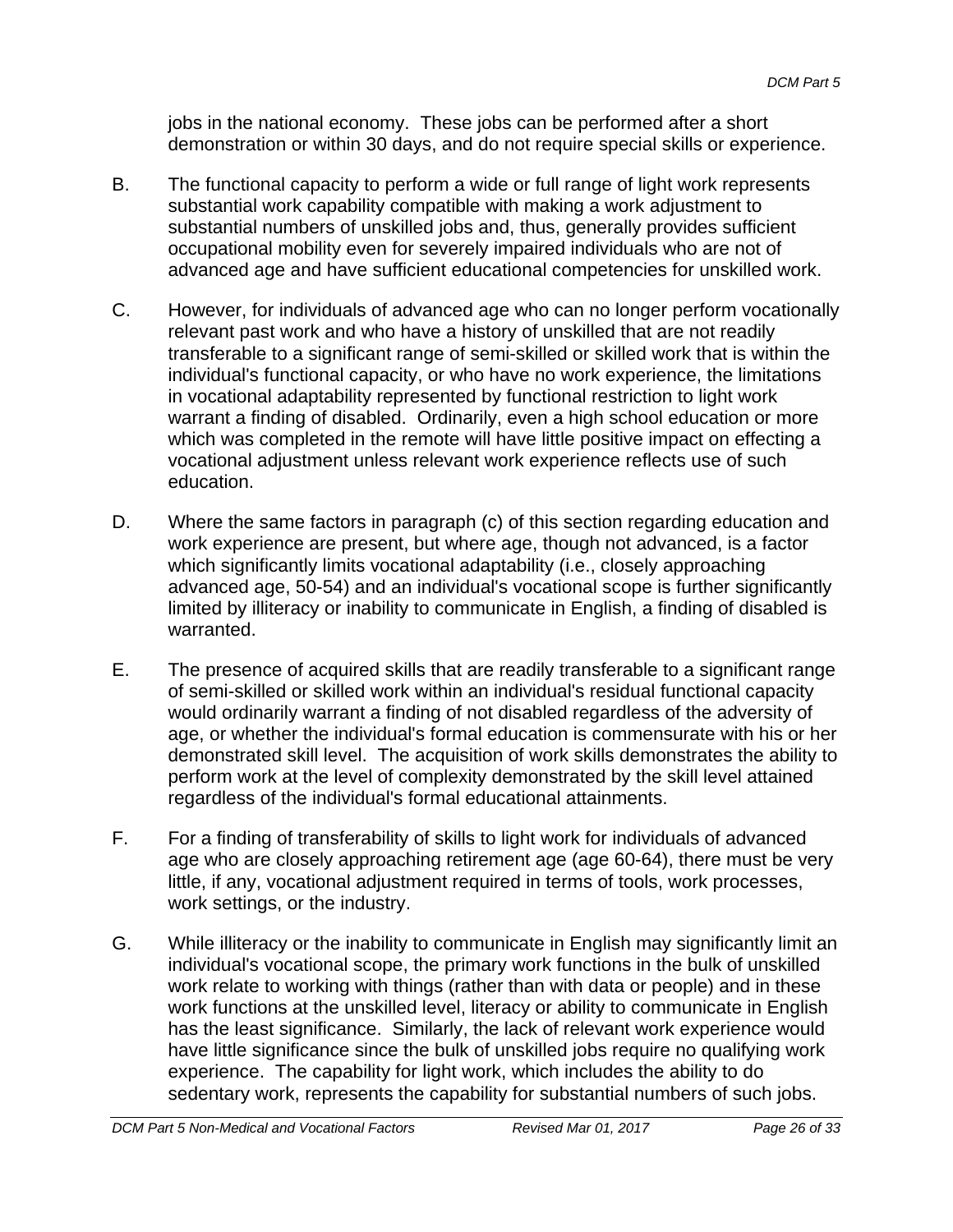This in turn, represents substantial vocational scope for younger individuals (age 18-49) even if illiterate or unable to communicate in English.

#### **5.6.3.1 - Light Work Medical-Vocational Rules**

#### **Residual Functional Capacity: Maximum Sustained Work Capability Limited to Light Work as a Result of Severe Medically Determinable Impairment(s).**

| <b>RULE</b> | <b>EDUCATION</b>                                                                         | <b>PREVIOUS WORK</b><br><b>EXPERIENCE</b>           | <b>DECISION</b>     |
|-------------|------------------------------------------------------------------------------------------|-----------------------------------------------------|---------------------|
| 202.01      | Limited or less                                                                          | Unskilled or none                                   | <b>Disabled</b>     |
| 202.02      | Limited or less                                                                          | Skilled or semiskilled -<br>skills not transferable | <b>Disabled</b>     |
| 202.03      | Limited or less                                                                          | Skilled or semiskilled -<br>skills transferable     | <b>Not Disabled</b> |
| 202.04      | High school graduate or<br>more - does not provide for<br>direct entry into skilled work | Unskilled or none                                   | <b>Disabled</b>     |
| 202.05      | High school graduate or<br>more - provides for direct<br>entry into skilled work         | Unskilled or none                                   | <b>Not Disabled</b> |
| 202.06      | High school graduate or<br>more - does not provide for<br>direct entry into skilled work | Skilled or semiskilled -<br>skills not transferable | <b>Disabled</b>     |
| 202.07      | High school graduate or<br>more - does not provide for<br>direct entry into skilled work | Skilled or semiskilled -<br>skills transferable     | <b>Not Disabled</b> |
| 202.08      | High school graduate or<br>more -provides for direct<br>entry into skilled work          | Skilled or semiskilled -<br>skills not transferable | <b>Not Disabled</b> |

#### **ADVANCED AGE (55 and over)**

#### **CLOSELY APPROACHING ADVANCED AGE (50 to 54)**

| <u>RULE</u> | <b>EDUCATION</b>        | <b>PREVIOUS WORK</b><br><b>EXPERIENCE</b> | <b>DECISION</b> |
|-------------|-------------------------|-------------------------------------------|-----------------|
| 202.09      | Illiterate or unable to | Unskilled or none                         | <b>Disabled</b> |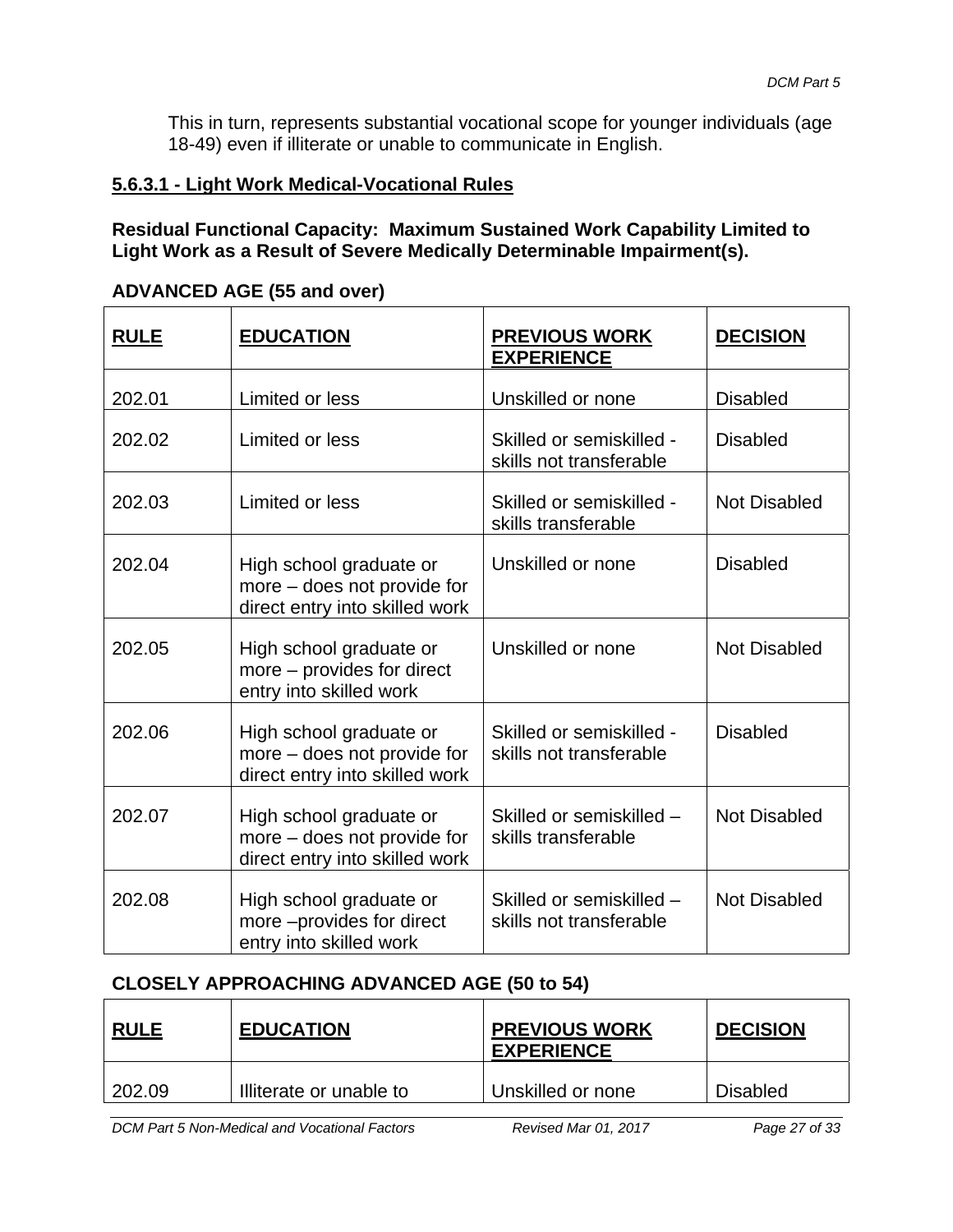|        | communicate in English                                                       |                                                     |                     |
|--------|------------------------------------------------------------------------------|-----------------------------------------------------|---------------------|
| 202.10 | Limited or less – at least<br>literate and able to<br>communicate in English | Unskilled or none                                   | Not Disabled        |
| 202.11 | Limited or less                                                              | Skilled or semiskilled -<br>skills not transferable | <b>Not Disabled</b> |
| 202.12 | Limited or less                                                              | Skilled or semiskilled -<br>skills transferable     | <b>Not Disabled</b> |
| 202.13 | High school graduate or<br>more                                              | Unskilled or none                                   | <b>Not Disabled</b> |
| 202.14 | High school graduate or<br>more                                              | Skilled or semiskilled -<br>skills not transferable | Not Disabled        |
| 202.15 | High school graduate or<br>more                                              | Skilled or semiskilled -<br>skills transferable     | <b>Not Disabled</b> |

# **YOUNGER INDIVIDUAL (Age 49 and under)**

| <b>RULE</b> | <b>EDUCATION</b>                                                             | <b>PREVIOUS WORK</b><br><b>EXPERIENCE</b>           | <b>DECISION</b>     |
|-------------|------------------------------------------------------------------------------|-----------------------------------------------------|---------------------|
| 202.16      | Illiterate or unable to<br>communicate in English                            | Unskilled or none                                   | <b>Not Disabled</b> |
| 202.17      | Limited or less – at least<br>literate and able to<br>communicate in English | Unskilled or none                                   | Not Disabled        |
| 202.18      | Limited or less                                                              | Skilled or semiskilled -<br>skills not transferable | <b>Not Disabled</b> |
| 202.19      | Limited or less                                                              | Skilled or semiskilled -<br>skills transferable     | <b>Not Disabled</b> |
| 202.20      | High school graduate or<br>more                                              | Unskilled or none                                   | Not Disabled        |
| 202.21      | High school graduate or<br>more                                              | Skilled or semiskilled -<br>skills not transferable | <b>Not Disabled</b> |
| 202.22      | High school graduate or<br>more                                              | Skilled or semiskilled -<br>skills transferable     | <b>Not Disabled</b> |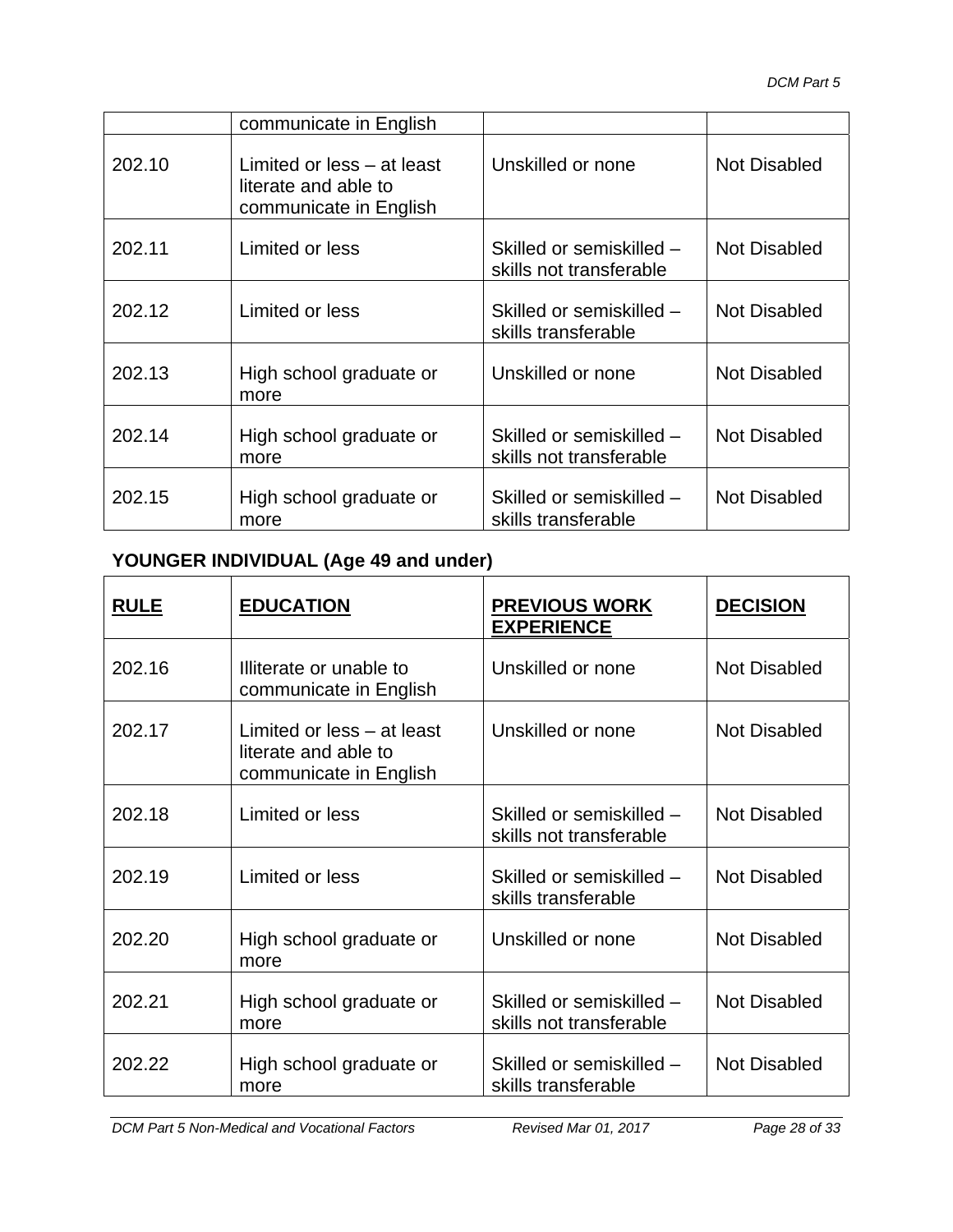## **5.6.4 RFC Limited To Medium Work**

#### **Maximum work capability limited to medium work as a result of severe medically determinable impairment(s).**

- A. The functional capacity to perform medium work includes the functional capacity to perform sedentary, light, and medium work. Approximately 2,500 separate sedentary, light, and medium occupations can be identified, each occupation representing numerous jobs in the national economy which do not require skills previous experience and which can be performed after a short demonstration or within 30 days.
- B. The functional capacity to perform medium work represents such substantial work capability at even the unskilled level that a finding of disabled is ordinarily not warranted in cases where a severely impaired individual retains the functional capacity to perform medium work. Even the adversity of advanced age (55 and over) and a work history of unskilled work may be offset by the substantial work capability represented by the functional capacity to perform medium work. However, an individual with a marginal education and long work experience (i.e., 35 years or more) limited to the performance of arduous unskilled labor, who is not working and is no longer able to perform this labor because of a severe impairment(s), may still be found disabled even though the individual is able to do medium work.
- C. However, the absence of any relevant work experience becomes a more significant adversity for individuals of advanced age (55 and over). Accordingly, this factor, in combination with a limited education or less, militates against making a vocational adjustment to even this substantial range of work and finding of disabled is appropriate. Further, for individuals closely approaching retirement age (60-64) with a work history of unskilled work and with marginal education or less, a finding of disabled is appropriate.

#### **5.6.4.1 - Medium Work Medical-Vocational Rules**

**Residual Functional Capacity: Maximum Sustained Work Capability Limited to Medium Work as a Result of Severe Medically Determinable Impairment(s).** 

| <b>RULE</b> | <b>EDUCATION</b> | <b>PREVIOUS WORK</b><br><b>EXPERIENCE</b> | <b>DECISION</b>     |
|-------------|------------------|-------------------------------------------|---------------------|
| 203.01      | Marginal or none | Unskilled or none                         | <b>Disabled</b>     |
| 203.02      | Limited or less  | <b>None</b>                               | <b>Disabled</b>     |
| 203.03      | Limited          | Unskilled                                 | <b>Not Disabled</b> |

#### **CLOSELY APPROACHING RETIREMENT AGE (60 to 64)**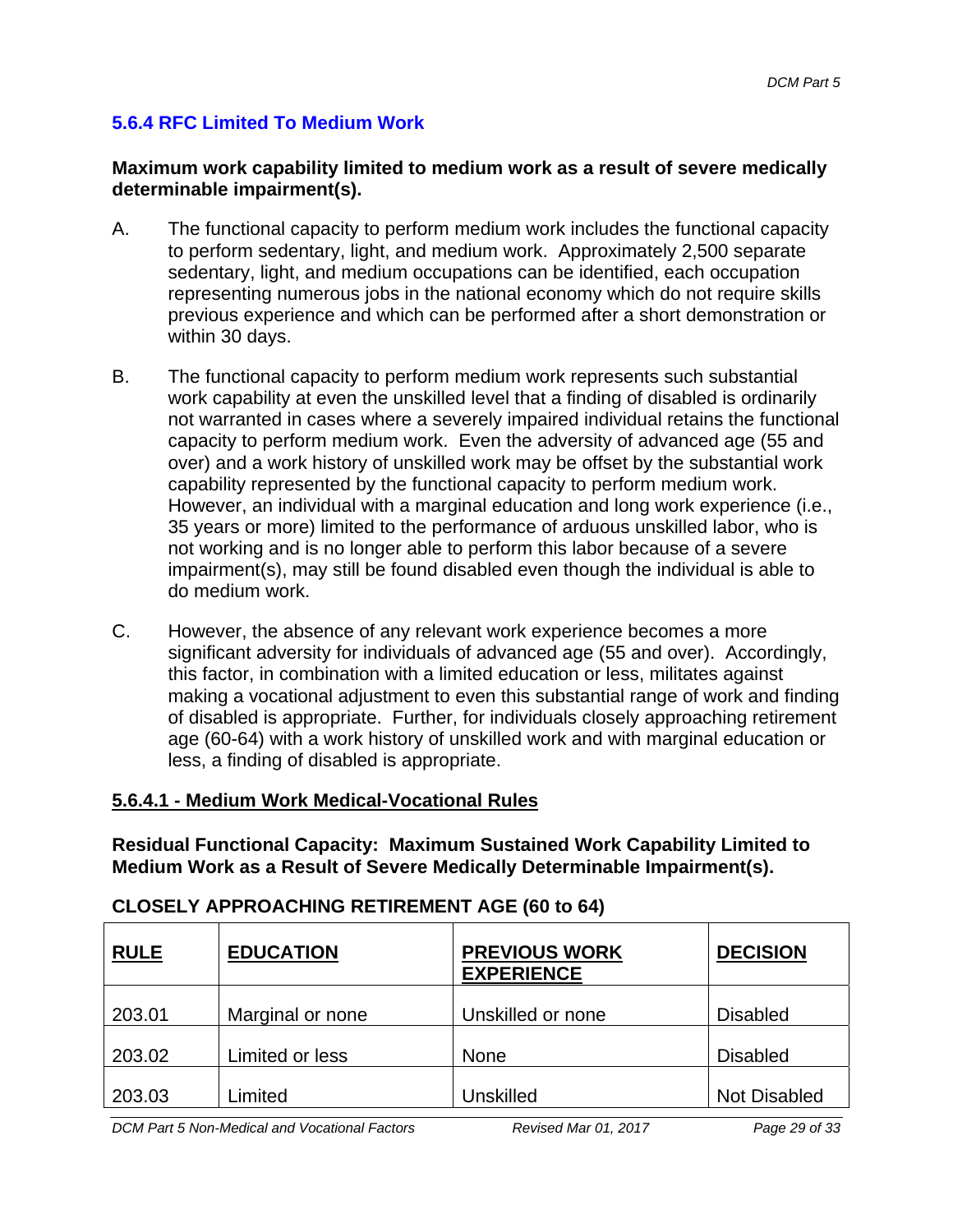| 203.04 | Limited or less                                                                             | Skilled or semiskilled - skills<br>not transferable | Not Disabled        |
|--------|---------------------------------------------------------------------------------------------|-----------------------------------------------------|---------------------|
| 203.05 | Limited or less                                                                             | Skilled or semiskilled - skills<br>transferable     | Not Disabled        |
| 203.06 | High school graduate or<br>more                                                             | Unskilled or none                                   | Not Disabled        |
| 203.07 | High school graduate or<br>more – does not provide<br>for direct entry into skilled<br>work | Skilled or semiskilled - skills<br>not transferable | Not Disabled        |
| 203.08 | High school graduate or<br>more – does not provide<br>for direct entry into skilled<br>work | Skilled or semiskilled – skills<br>transferable     | <b>Not Disabled</b> |
| 203.09 | High school graduate or<br>more – provides for direct<br>entry into skilled work            | Skilled or semiskilled – skills<br>not transferable | <b>Not Disabled</b> |

# **ADVANCED AGE (55 to 59)**

| <b>RULE</b> | <b>EDUCATION</b>                                                                         | <b>PREVIOUS WORK</b><br><b>EXPERIENCE</b>           | <b>DECISION</b>     |
|-------------|------------------------------------------------------------------------------------------|-----------------------------------------------------|---------------------|
| 203.10      | Limited or less                                                                          | None                                                | <b>Disabled</b>     |
| 203.11      | Limited or less                                                                          | Unskilled                                           | <b>Not Disabled</b> |
| 203.12      | Limited or less                                                                          | Skilled or semiskilled -<br>skills not transferable | Not Disabled        |
| 203.13      | Limited or less                                                                          | Skilled or semiskilled -<br>skills transferable     | <b>Not Disabled</b> |
| 203.14      | High school graduate or<br>more                                                          | Unskilled or none                                   | Not Disabled        |
| 203.15      | High school graduate or<br>more - does not provide for<br>direct entry into skilled work | Skilled or semiskilled -<br>skills not transferable | Not Disabled        |
| 203.16      | High school graduate or                                                                  | Skilled or semiskilled -                            | <b>Not Disabled</b> |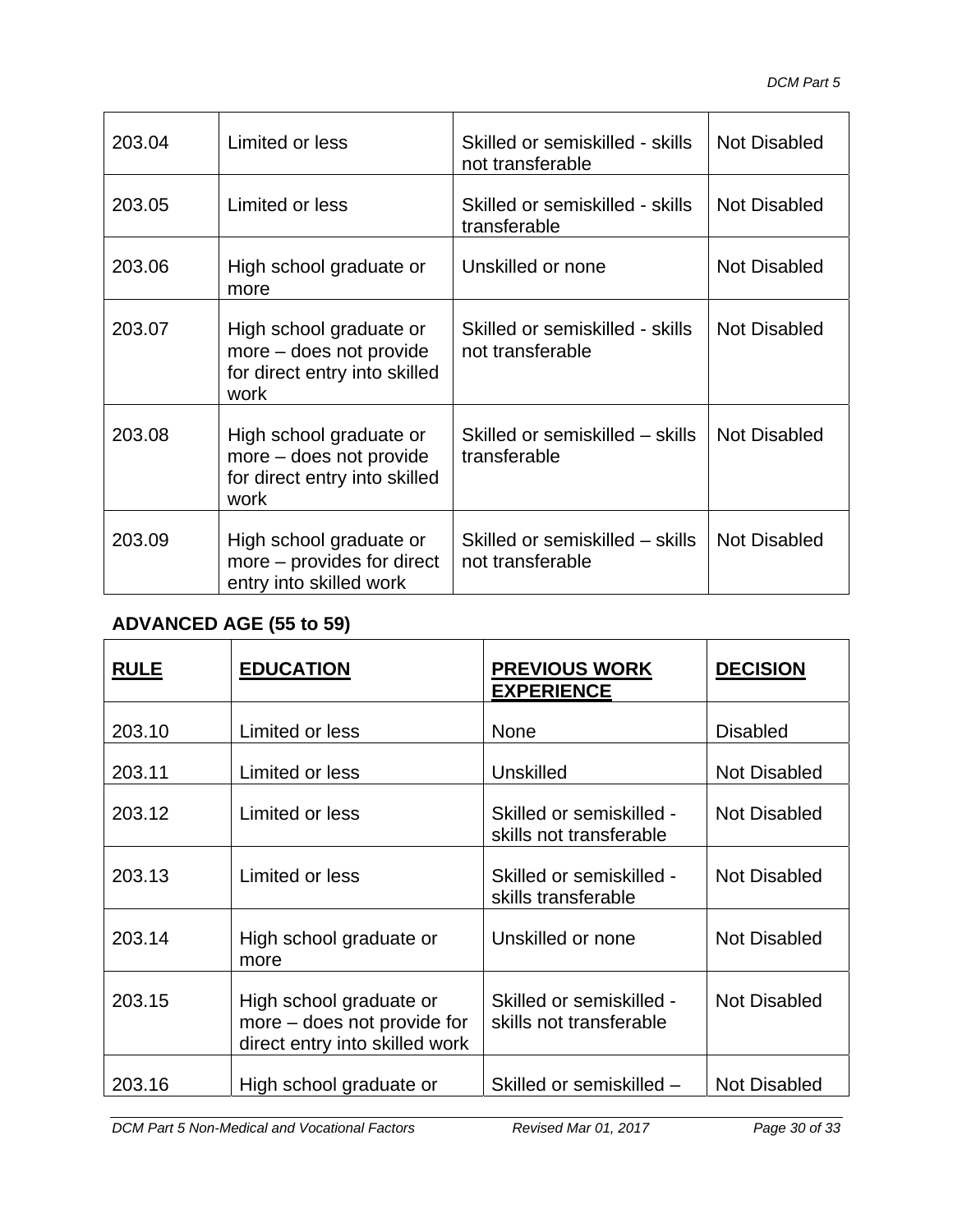|        | $more - does not provide for$<br>direct entry into skilled work                  | skills transferable                                 |              |
|--------|----------------------------------------------------------------------------------|-----------------------------------------------------|--------------|
| 203.17 | High school graduate or<br>more – provides for direct<br>entry into skilled work | Skilled or semiskilled -<br>skills not transferable | Not Disabled |

## **CLOSELY APPROACHING ADVANCED AGE (50 to 54)**

| <b>RULE</b> | <b>EDUCATION</b>                                                                         | <b>PREVIOUS WORK</b><br><b>EXPERIENCE</b>           | <b>DECISION</b>     |
|-------------|------------------------------------------------------------------------------------------|-----------------------------------------------------|---------------------|
| 203.18      | Limited or less                                                                          | Unskilled or none                                   | <b>Not Disabled</b> |
| 203.19      | Limited or less                                                                          | Skilled or semiskilled -<br>skills not transferable | <b>Not Disabled</b> |
| 203.20      | Limited or less                                                                          | Skilled or semiskilled -<br>skills transferable     | <b>Not Disabled</b> |
| 203.21      | High school graduate or<br>more                                                          | Unskilled or none                                   | Not Disabled        |
| 203.22      | High school graduate or<br>more - does not provide for<br>direct entry into skilled work | Skilled or semiskilled -<br>skills not transferable | Not Disabled        |
| 203.23      | High school graduate or<br>more – does not provide for<br>direct entry into skilled work | Skilled or semiskilled -<br>skills transferable     | <b>Not Disabled</b> |
| 203.24      | High school graduate or<br>more - provides for direct<br>entry into skilled work         | Skilled or semiskilled -<br>skills not transferable | <b>Not Disabled</b> |

## **YOUNGER INDIVIDUAL (Age 49 and under)**

| <b>RULE</b> | <b>EDUCATION</b> | <b>PREVIOUS WORK</b><br><b>EXPERIENCE</b>           | <b>DECISION</b>     |
|-------------|------------------|-----------------------------------------------------|---------------------|
| 203.25      | Limited or less  | Unskilled or none                                   | <b>Not Disabled</b> |
| 203.26      | Limited or less  | Skilled or semiskilled -<br>skills not transferable | <b>Not Disabled</b> |
| 203.27      | Limited or less  | Skilled or semiskilled -<br>skills transferable     | <b>Not Disabled</b> |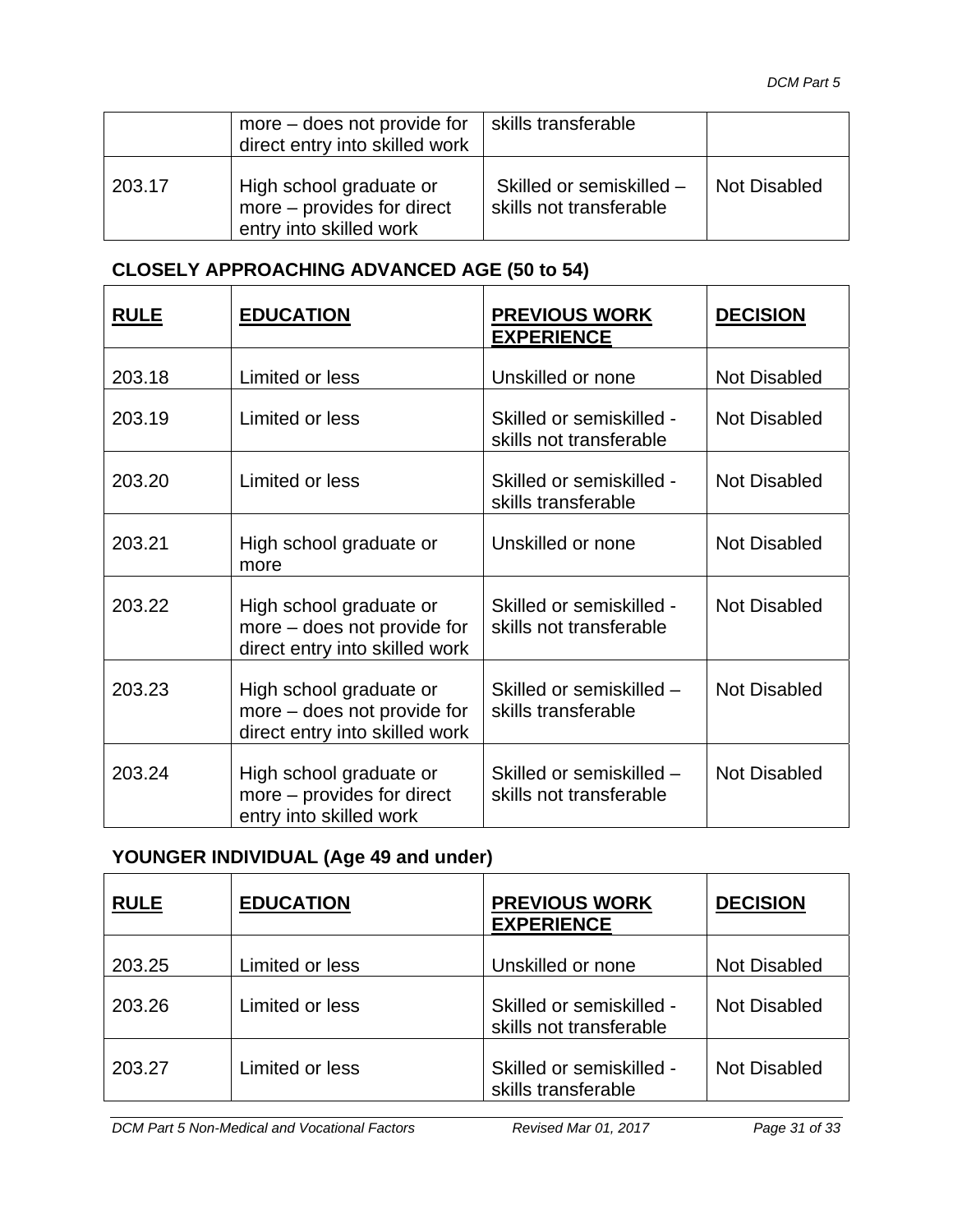| 203.28 | High school graduate or<br>more                                                          | Unskilled or none                                   | <b>Not Disabled</b> |
|--------|------------------------------------------------------------------------------------------|-----------------------------------------------------|---------------------|
| 203.29 | High school graduate or<br>more - does not provide for<br>direct entry into skilled work | Skilled or semiskilled -<br>skills not transferable | Not Disabled        |
| 203.30 | High school graduate or<br>more - does not provide for<br>direct entry into skilled work | Skilled or semiskilled -<br>skills transferable     | Not Disabled        |
| 203.31 | High school graduate or<br>more - provides for direct<br>entry into skilled work         | Skilled or semiskilled -<br>skills not transferable | Not Disabled        |

#### **5.6.5 RFC Limited To Heavy Work**

#### **Maximum sustained work capability limited to heavy work (or very heavy work) as a result of severe medically determinable impairment(s).**

The residual functional capacity to perform heavy work or very heavy work includes the functional capability for work at the lesser functional levels as well, and represents substantial work capability for jobs in the national economy at all skill and physical demand levels. Individuals who retain the functional capacity to perform heavy work (or very heavy work) ordinarily will not have a severe impairment or will be able to do their past work - either of which would have already provided a basis for a decision of "not disabled." Environmental restrictions ordinarily would not significantly affect the range of work existing in then national economy for individuals with the physical capability for heavy work (or very heavy work). Thus an impairment which does not preclude heavy work (or very heavy work) would not ordinarily be the primary reason for unemployment, and generally is sufficient for a finding of not disabled, even though age, education, and skill level of prior work experience may be considered adverse.

## **5.6.6 Attainment of Age and the Medical-Vocational Rules**

Based on using the medical vocational rules, if the determination is a denial but the claimant will attain an age that would make the determination an allowance within 120 days, forward the case to your supervisor for guidance.

## Appendices

#### Appendix A – The Medical-Vocational Guidelines

In order to promote consistency with adjudicating disability determinations under 2a(1)(iv) of the Railroad Retirement Act, or for a disability freeze decision adjudicated under the Social Security Act, refer to The Social Security Administration's (SSA)